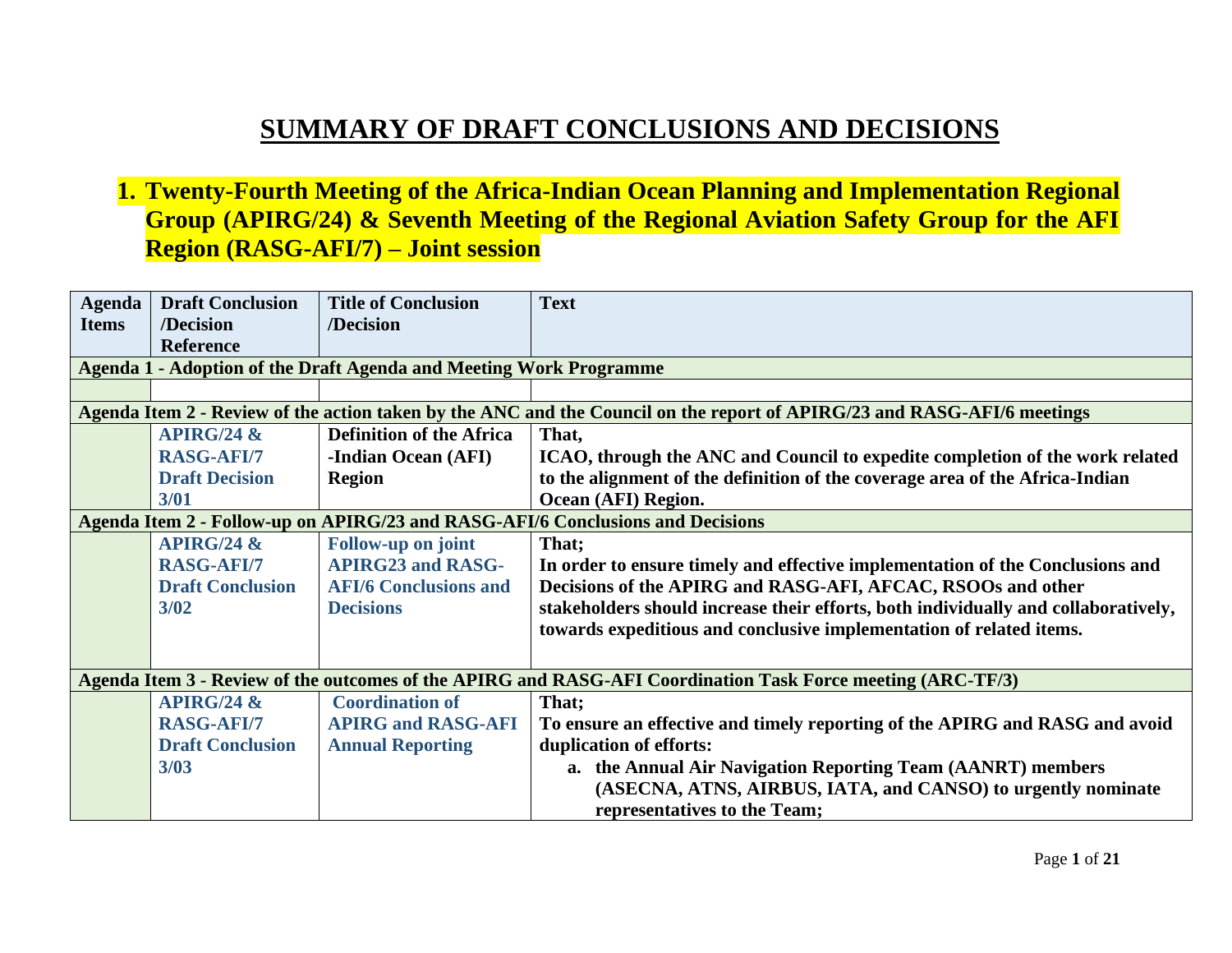| <b>Agenda</b> | <b>Draft Conclusion</b>                                               | <b>Title of Conclusion</b>                                                                                 | <b>Text</b>                                                                                                                                                                                                                                                                                                                                                                                                                                                                   |
|---------------|-----------------------------------------------------------------------|------------------------------------------------------------------------------------------------------------|-------------------------------------------------------------------------------------------------------------------------------------------------------------------------------------------------------------------------------------------------------------------------------------------------------------------------------------------------------------------------------------------------------------------------------------------------------------------------------|
| <b>Items</b>  | /Decision                                                             | /Decision                                                                                                  |                                                                                                                                                                                                                                                                                                                                                                                                                                                                               |
|               | <b>Reference</b>                                                      |                                                                                                            |                                                                                                                                                                                                                                                                                                                                                                                                                                                                               |
|               |                                                                       |                                                                                                            | b. the Secretariat to coordinate the AANRT and ASRT activities for timely<br>development and issuance of the Annual Reports; and<br>States, ANSPs and International Organizations are urged to support the<br>$c_{\bullet}$<br>activities of the AANRT through the appropriate provision of the<br>required information.                                                                                                                                                      |
|               |                                                                       | Agenda Item 3 - APIRG/RASG-AFI/AFI Plan- Common areas and activities                                       |                                                                                                                                                                                                                                                                                                                                                                                                                                                                               |
|               |                                                                       |                                                                                                            |                                                                                                                                                                                                                                                                                                                                                                                                                                                                               |
|               |                                                                       |                                                                                                            | Agenda Item 3 – Status of Implementation of the AFI Safety and Air Navigation Targets                                                                                                                                                                                                                                                                                                                                                                                         |
|               | APIRG/24 $\&$<br><b>RASG-AFI/7</b><br><b>Draft Conclusion</b><br>3/04 | <b>Status of</b><br><b>Implementation of the</b><br><b>AFI Safety and Air</b><br><b>Navigation Targets</b> | In order to address the need for improved methods to collect safety data and<br>monitor status of implementation of safety systems and targets,<br>a. AFCAC should develop an online mechanism and tools for effective<br>monitoring and reporting of progress, and provide technical assistance to<br><b>States as required</b><br>b. States are encouraged to develop and implement all required national<br>implementation plans related to various Safety and ANS targets |

## **2. Twenty Fourth Meeting of the Africa-Indian Ocean Planning and Implementation Regional Group (APIRG/24)**

| Agenda       | <b>Draft Conclusion</b>                              | <b>Title of</b>        | <b>Text</b>                                                                 |  |  |
|--------------|------------------------------------------------------|------------------------|-----------------------------------------------------------------------------|--|--|
| <b>Items</b> | <b>/Decision Reference</b>                           | <b>Conclusion</b>      |                                                                             |  |  |
|              |                                                      | /Decision              |                                                                             |  |  |
|              | Agenda 1 - Adoption of the Agenda and work Programme |                        |                                                                             |  |  |
|              |                                                      |                        |                                                                             |  |  |
|              | <b>Agenda 1 - Election of the Bureau</b>             |                        |                                                                             |  |  |
|              | <b>APIRG/24 Draft</b>                                | <b>Election of the</b> | That:                                                                       |  |  |
|              | <b>Decision 24/01</b>                                | Chairperson,           | In order to guide the activities of the APIRG, Mr. Gotz Georg Tobias Günzel |  |  |
|              |                                                      | the First Vice         | (Namibia), Mrs. Paule Assoumou Koki, (Cameroon) and Mr. Oumar Ba (Mali) are |  |  |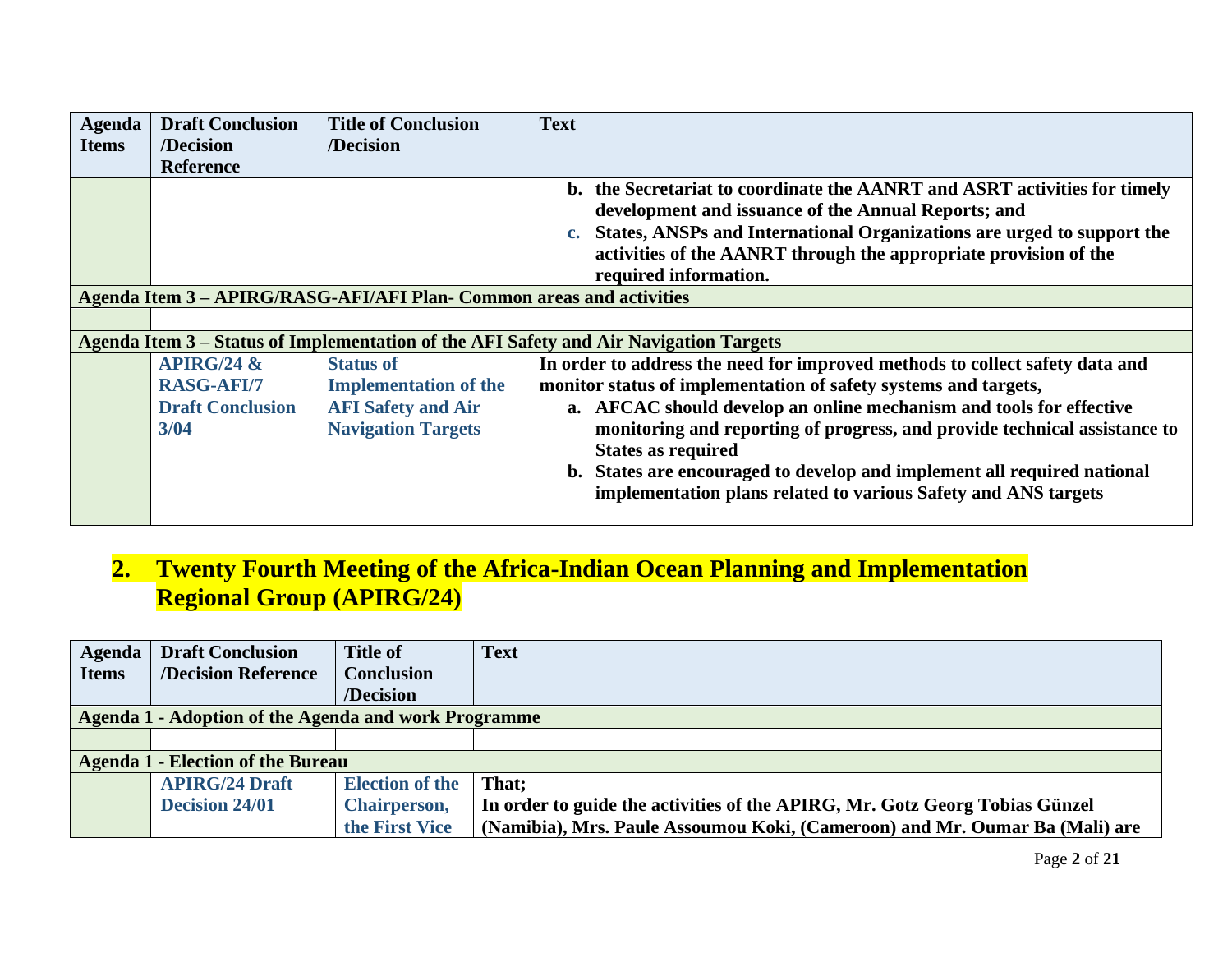| <b>Agenda</b> | <b>Draft Conclusion</b>  | <b>Title of</b>        | <b>Text</b>                                                                                       |
|---------------|--------------------------|------------------------|---------------------------------------------------------------------------------------------------|
| <b>Items</b>  | /Decision Reference      | <b>Conclusion</b>      |                                                                                                   |
|               |                          | /Decision              |                                                                                                   |
|               |                          | chairperson            | elected respectively as Chairperson, First Vice chairperson and Second Vice                       |
|               |                          | and the                | chairperson of the Group.                                                                         |
|               |                          | <b>Second Vice</b>     |                                                                                                   |
|               |                          | chairperson of         |                                                                                                   |
|               |                          | <b>APIRG.</b>          |                                                                                                   |
|               |                          |                        | Agenda Item 2 - Follow-up on APIRG/23 and APCC/5 Meetings Conclusions and Decisions               |
| 2.1.          |                          |                        | Review of the action taken by the APCC on APIRG/23 Conclusions and Decisions                      |
|               | <b>APIRG/24 Draft</b>    | <b>Establishment</b>   | That;                                                                                             |
|               | <b>Decision 24/02</b>    | of the AFI             | In order to ensure effective coordination of the volcanic ash exercise activities in the          |
|               |                          | <b>Volcanic Ash</b>    | AFI region, the AFI Volcanic Ash exercise Steering Group is established as per its                |
|               |                          | exercise               | Terms of reference provided in the Appendix X                                                     |
|               |                          | <b>Steering</b>        |                                                                                                   |
|               |                          | <b>Group</b>           |                                                                                                   |
|               | <b>APIRG/24 Draft</b>    | <b>Membership</b>      | That:                                                                                             |
|               | <b>Decision 24/03</b>    | of the APCC            | In order to improve the effectiveness and representation of APCC, advantage be                    |
|               |                          |                        | taken of the contributions of AFCAC and the industry, the membership of APCC is                   |
|               |                          |                        | expanded to AFCAC and IATA as representatives of the industry.                                    |
| 2.2.          |                          |                        | Review of status of implementation of APIRG/23 Conclusions and Decisions                          |
|               |                          |                        |                                                                                                   |
|               |                          |                        | Agenda Item 3 - Performance Framework for Regional Air Navigation Planning and Implementation     |
| 3.1.          |                          |                        | Outcomes of the Fourth meeting of the APIRG Airspace and Aerodrome Operations Sub-Group (AAO/SG4) |
|               | <b>APIRG/24 Draft</b>    | <b>Election of the</b> | That;                                                                                             |
|               | Decision 24/04:          | <b>Chairperson</b>     | In order to guide the discussions of the Sub-Group, Mr. Billy Diabasenga                          |
|               |                          | and Vice-              | (Democratic Republic of Congo) and Nathan Kaluba (Zambia) are elected as                          |
|               |                          | <b>Chairperson</b>     | Chairperson and Vice Chairperson of the Sub-Group, respectively.                                  |
|               | <b>APIRG/24 Draft</b>    | <b>Implementation</b>  | That;                                                                                             |
|               | <b>Conclusion 24/05:</b> | of the AFI ATM         | To enable the completion of the AFI ATM Master Plan (AAMP), the Vision                            |
|               |                          | <b>Master Plan</b>     | Document and the ATM Concept of Operations (CONOPS) document:                                     |
|               |                          | (AAMP)                 | a. States/Organizations to confirm by 31 December 2021, the availability of                       |
|               |                          |                        | previously nominated AFI ATM Master Plan (AAMP) project members to                                |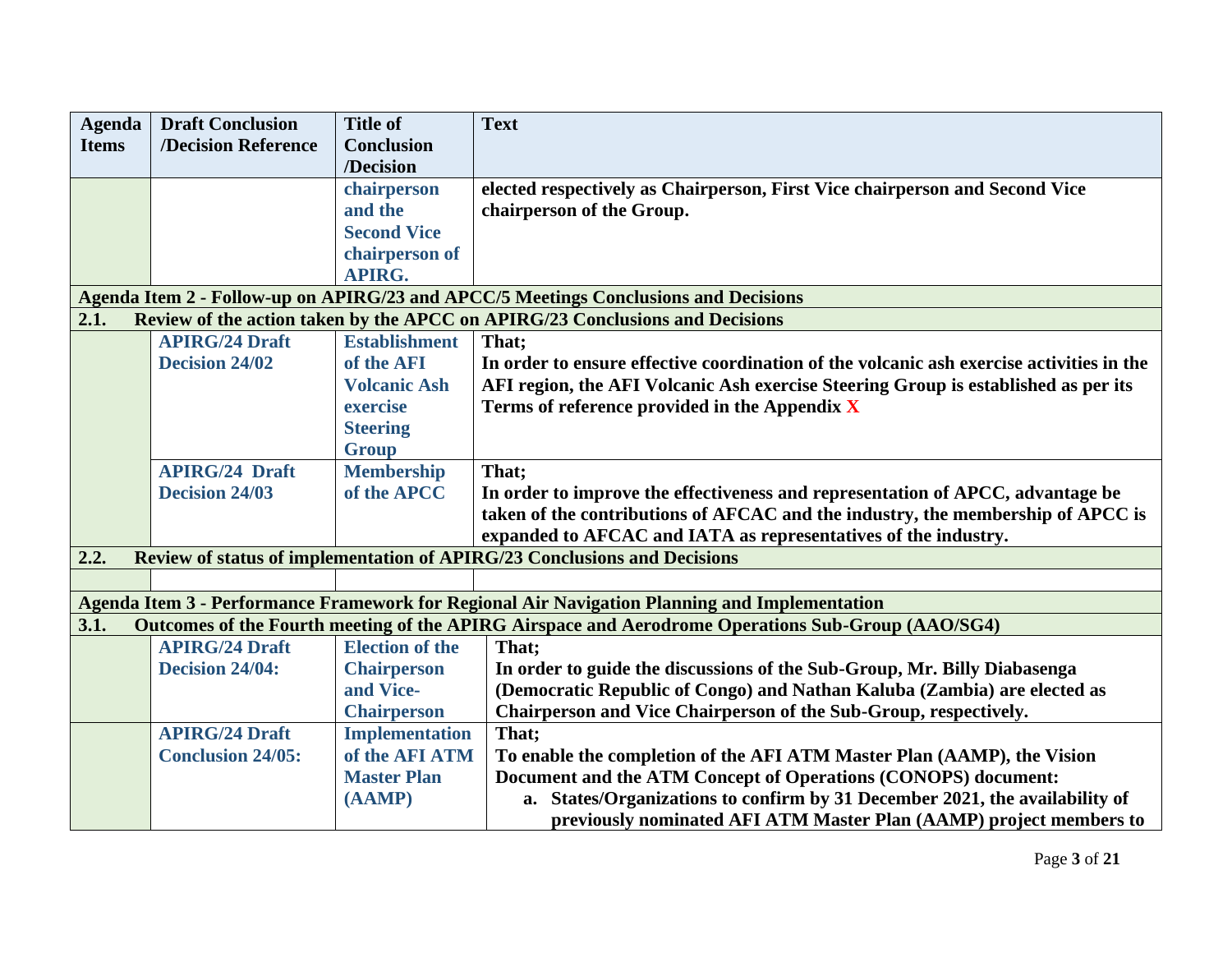| <b>Agenda</b> | <b>Draft Conclusion</b>                           | <b>Title of</b>                                                                            | <b>Text</b>                                                                                                                                                                                                                                                                                                                                                                                                                               |
|---------------|---------------------------------------------------|--------------------------------------------------------------------------------------------|-------------------------------------------------------------------------------------------------------------------------------------------------------------------------------------------------------------------------------------------------------------------------------------------------------------------------------------------------------------------------------------------------------------------------------------------|
| <b>Items</b>  | /Decision Reference                               | <b>Conclusion</b>                                                                          |                                                                                                                                                                                                                                                                                                                                                                                                                                           |
|               |                                                   | /Decision                                                                                  |                                                                                                                                                                                                                                                                                                                                                                                                                                           |
|               |                                                   |                                                                                            | continue with the project or nominate suitable alternatives and ensure their<br>effective participation as project team members; and<br>b. The Secretariat in coordination with the Project Team to present the first<br>draft of the AFI ATM Master Plan to APIRG/25                                                                                                                                                                     |
|               | <b>APIRG/24 Draft</b><br><b>Conclusion 24/06:</b> | <b>Review of the</b><br><b>AFI ATM</b><br><b>Contingency</b><br><b>Plan (AFI ATM</b><br>CP | That;<br>To ensure the availability of information pertaining to the AFI region contingency<br>plans:<br>a. States that have not done so, are urged to review and publish their National<br>ATM CP, and forward the signed copies to ICAO Regional Offices by 31<br>December 2021; and<br>b. States to establish and link their National ATM Contingency Plans to the<br>ICAO Webpage of ATM Contingency Plans, by 30 June 2022.          |
|               | <b>APIRG/24 Draft</b><br><b>Decision 24/07:</b>   | <b>Review of the</b><br><b>AFI ATM</b><br><b>Contingency</b><br><b>Plan (AFI ATM</b><br>CP | That;<br>In order to ensure the availability of information pertaining to the AFI region<br>contingency plans, the Second Version of the AFI ATM Contingency Plan in<br>Appendix X to report is endorsed.                                                                                                                                                                                                                                 |
|               | <b>APIRG/24 Draft</b><br><b>Conclusion 24/08:</b> | <b>Implementation</b><br>of the AFI Free<br><b>Route Airspace</b><br>(AFI FRA)             | That:<br>In order to foster a harmonized implementation of the AFI FRA within the<br>stipulated timelines, States that have not already done so, to complete the Free<br>Route Area (FRA) Gap Analysis checklist and forward to ICAO Regional Offices<br>as a matter of urgency, using the provided survey tool:<br>https://www.surveymonkey.com/r/Preview/?sm=3CzP166ETNuFuWD9Otd2CNE<br>EJJetf9yXt_2FWdFyCzfsWZO7XUx_2B_2BWJ6iyGBKFfJKJ |
|               | <b>APIRG/24 Draft</b><br>Decision 24/09:          | <b>Implementation</b><br>of the AFI Free<br><b>Route Airspace</b><br>(AFI FRA)             | That;<br>In order to foster a harmonized implementation of the AFI Free Route Area<br>(FRA) within the stipulated timelines, the meeting endorses the draft AFI FRA<br>CONOPS in Appendix X to this Report.                                                                                                                                                                                                                               |
|               | <b>APIRG/24 Draft</b><br><b>Conclusion 24/10:</b> | <b>Attainment of</b><br>the AFI RVSM                                                       | That:<br>In order to attain the Target level of Safety in AFI RVSM Airspace,                                                                                                                                                                                                                                                                                                                                                              |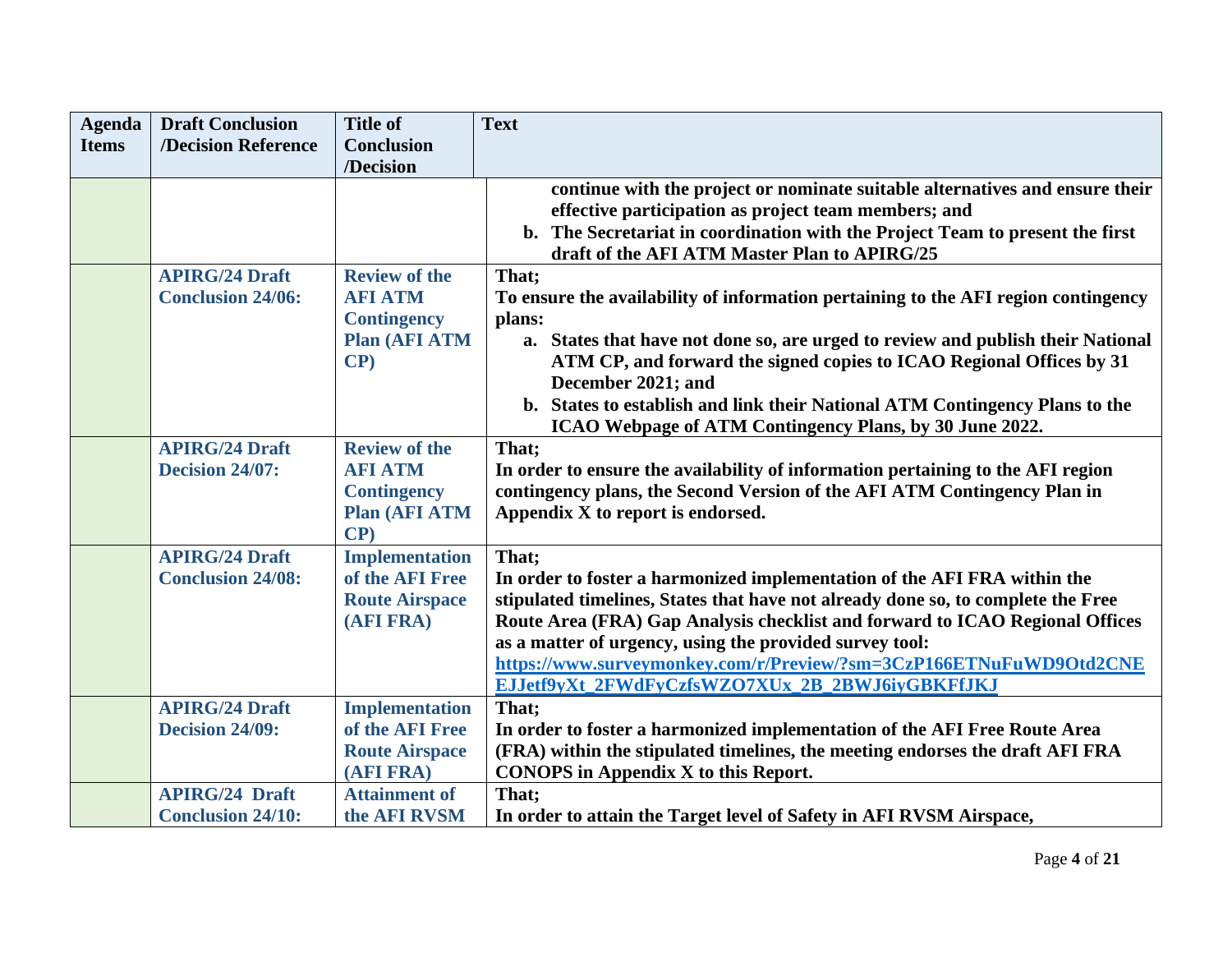| <b>Agenda</b> | <b>Draft Conclusion</b>  | <b>Title of</b>         | <b>Text</b>                                                                    |
|---------------|--------------------------|-------------------------|--------------------------------------------------------------------------------|
| <b>Items</b>  | /Decision Reference      | <b>Conclusion</b>       |                                                                                |
|               |                          | /Decision               |                                                                                |
|               |                          | <b>Airspace Target</b>  | a. States that have not already done so to ensure that operators establish and |
|               |                          | <b>Level of Safety.</b> | comply by 31 March 2022 with Long Term Height Monitoring                       |
|               |                          |                         | Requirements as per Annex 6 Standards and provide evidence to the              |
|               |                          |                         | ARMA; and                                                                      |
|               |                          |                         | b. ICAO to engage AFI States in the Horn of Africa i.e. Ethiopia, Eritrea,     |
|               |                          |                         | Djibouti and Somalia, to address the high level of Large Height Deviations     |
|               |                          |                         | (LHD).                                                                         |
|               | <b>APIRG/24 Draft</b>    | <b>Establishment of</b> | That;                                                                          |
|               | Decision 24/11:          | an ARMA                 | In order to improve access to ARMA information, ICAO establish a webpage link  |
|               |                          | <b>Publication</b>      | with the ARMA website to enable Stakeholders to have easy access to the RVSM   |
|               |                          | website                 | and PCBS information.                                                          |
|               | <b>APIRG/24 Draft</b>    | <b>Improvement of</b>   | That;                                                                          |
|               | Decision 24/12:          | <b>Search and</b>       | In order to have an improved and harmonized implementation of the Search and   |
|               |                          | <b>Rescue Services</b>  | <b>Rescue Services in the AFI region:</b>                                      |
|               |                          | in the AFI              | a. The AFI SAR Plan in Appendix X to this Report is endorsed; and              |
|               |                          | <b>Region</b>           | b. States are urged to harmonize their National SAR Plans with the Regional    |
|               |                          |                         | SAR Plan by 30 September 2022                                                  |
|               | <b>APIRG/24 Draft</b>    | <b>Implementation</b>   | That;                                                                          |
|               | <b>Conclusion 24/13:</b> | of the AFI SSR          | In order to ensure the smooth implementation of the adopted AFI SSR CMP,       |
|               |                          | <b>CMP</b>              | States promote awareness to all stakeholders on the AFI SSR CMP in preparation |
|               |                          |                         | for the implementation date of 2 December 2021.                                |
|               | <b>APIRG/24 Draft</b>    | <b>Optimization of</b>  | That;                                                                          |
|               | <b>Conclusion 24/14</b>  | the ATS Route           | In order to optimize the ATS route structure in the AFI En-route airspace and  |
|               |                          | <b>Structure in the</b> | foster the harmonized implementation of the RNAV/5, RNP/4, and RNP/2:          |
|               |                          | <b>AFI En-Route</b>     | a. States/ANSPs, IATA and AFRAA to collaborate and conduct a survey of         |
|               |                          | <b>Airspace</b>         | aircraft equipage in the AFI region to facilitate RNAV/5, RNP/2 and RNP/4      |
|               |                          |                         | planning decisions by 31 March 2022;                                           |
|               |                          |                         | b. States in coordination with ICAO, IATA, AFRAA and the AFPP identify         |
|               |                          |                         | trunk routes connecting major city pairs in the upper airspace and transit     |
|               |                          |                         | to/from aerodromes for RNAV/5, RNP/2 and RNP/4 implementation by 31            |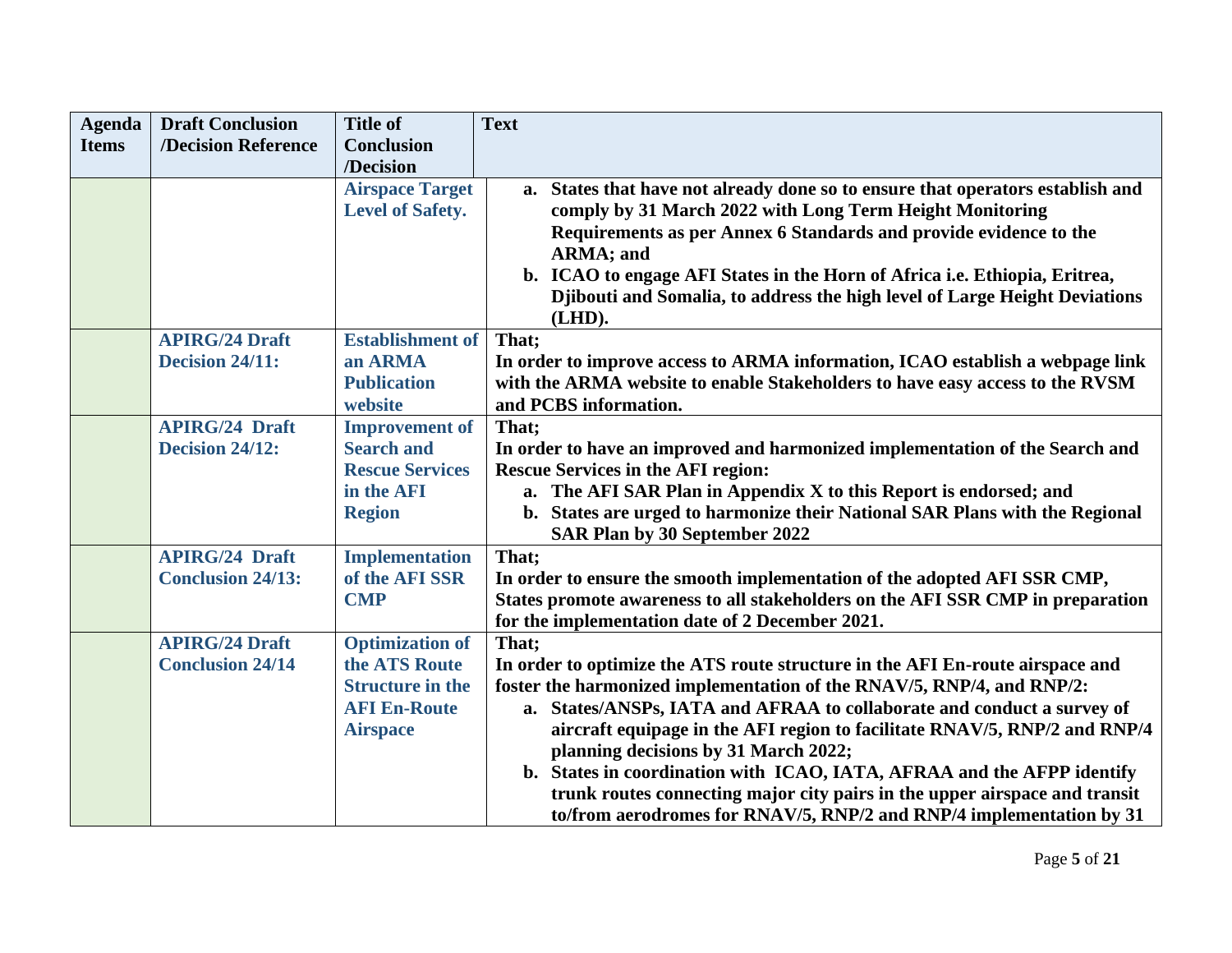| <b>Agenda</b> | <b>Draft Conclusion</b>                           | <b>Title of</b>                                                                          | <b>Text</b>                                                                                                                                                                                                                                                                                                                                                                                                                                                                                                                                                                                                                                                                                                                                                                      |
|---------------|---------------------------------------------------|------------------------------------------------------------------------------------------|----------------------------------------------------------------------------------------------------------------------------------------------------------------------------------------------------------------------------------------------------------------------------------------------------------------------------------------------------------------------------------------------------------------------------------------------------------------------------------------------------------------------------------------------------------------------------------------------------------------------------------------------------------------------------------------------------------------------------------------------------------------------------------|
| <b>Items</b>  | /Decision Reference                               | <b>Conclusion</b>                                                                        |                                                                                                                                                                                                                                                                                                                                                                                                                                                                                                                                                                                                                                                                                                                                                                                  |
|               |                                                   | /Decision                                                                                |                                                                                                                                                                                                                                                                                                                                                                                                                                                                                                                                                                                                                                                                                                                                                                                  |
|               |                                                   |                                                                                          | October 2022;<br>c. ICAO Regional Offices and AFPP conduct a workshop by end of June 2022<br>on RNAV/5, RNP/2 and RNP/4 airspace concept design and assist States in<br>developing capacity for required RNP regulatory approvals and in the<br>implementation activities, for a safe and timely RNP implementation in the<br><b>AFI</b> region.                                                                                                                                                                                                                                                                                                                                                                                                                                 |
|               | <b>APIRG/24 Draft</b><br>Decision 24/15:          | <b>Improved</b><br><b>CCO/CDO</b><br><b>Implementation</b>                               | That;<br>In order to improve the continued implementation of CCO/CDO in support of<br>PBN and foster the harmonized implementation approach,<br>a. AFPP and ICAO Regional Offices to conduct a CCO/CDO implementation<br>survey.<br>b. States that have not already done so, confirm their CCO/CDO<br>implementation status by providing to the respective ICAO Regional<br>Offices copies of published procedures.                                                                                                                                                                                                                                                                                                                                                              |
|               | <b>APIRG/24 Draft</b><br><b>Conclusion 24/16:</b> | <b>Adoption of a</b><br><b>Formalized SAT</b><br><b>Structure and</b><br><b>Handbook</b> | That;<br>In order to establish and operationalize a formalized structure for the provision of<br>ATS improvements over the entire South Atlantic: The SAT structure and<br>Handbook in Appendix $\bar{X}$ to this report is endorsed as the governance framework<br>for the SAT Group                                                                                                                                                                                                                                                                                                                                                                                                                                                                                            |
|               | <b>APIRG/24 Draft</b><br><b>Conclusion 24/17:</b> | <b>Enhanced</b><br><b>Implementation</b><br>of Civil/Military<br><b>Cooperation</b>      | That;<br>In order to promote a harmonized implementation of the provisions of the Manual<br>of Civil/Military Cooperation in ATM (ICAO Doc 10088) in the AFI region:<br>a. States to conduct national awareness seminars, workshops, joint planning<br>and provision of services where necessary on Civil/Military cooperation;<br>b. States to request ICAO Regional Offices assistance where necessary in the<br>implementation of specific Civil/Military activities and programmes;<br>States to review the existing Special Use Airspaces (SUA) in order to<br>$c_{\bullet}$<br>facilitate the implementation of FUA; and<br>d. States to engage with the concerned military authorities in order to<br>improve availability of FUA, based on flight plannable directs post |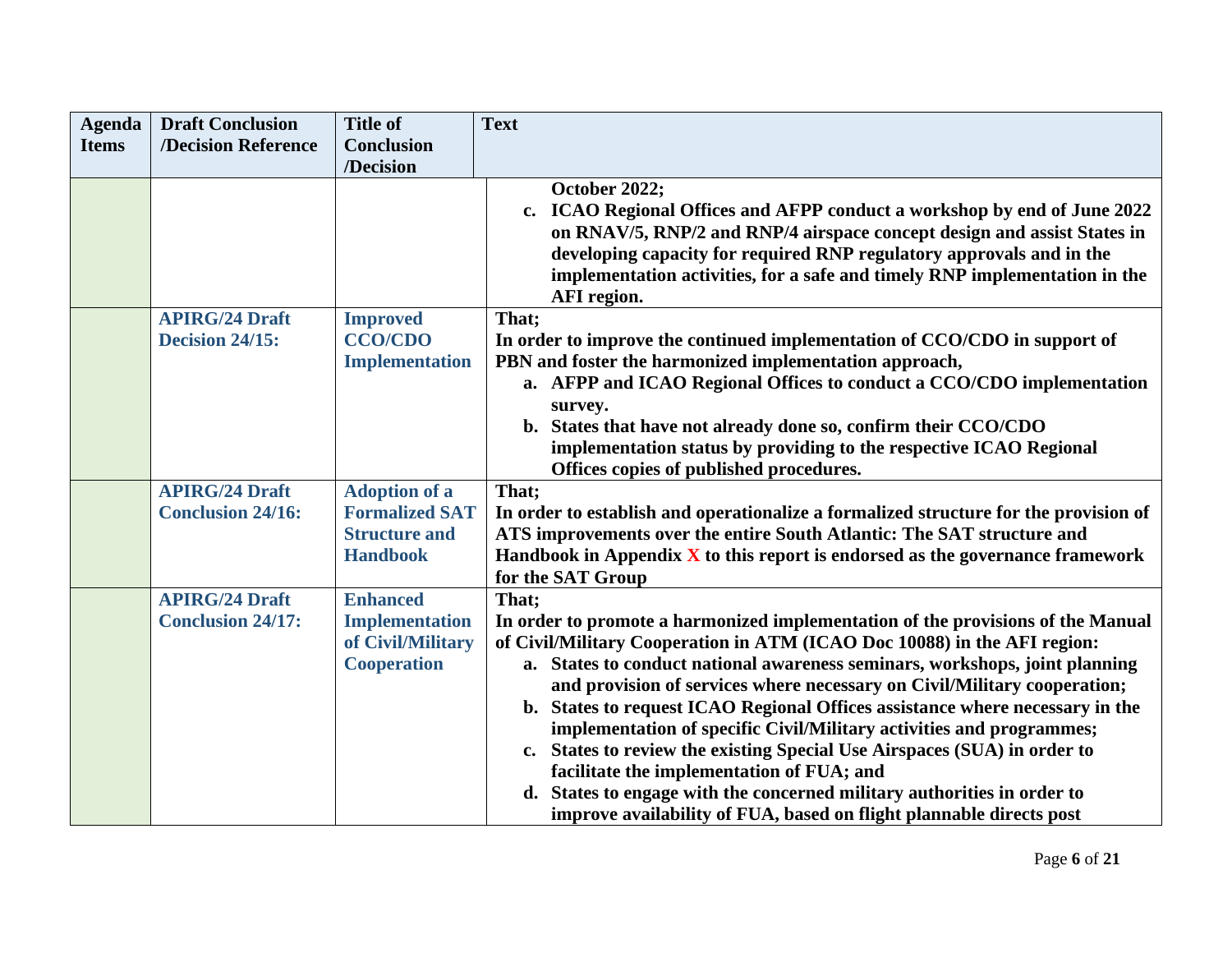| <b>Agenda</b> | <b>Draft Conclusion</b>  | <b>Title of</b>        | <b>Text</b>                                                                                                                                                           |
|---------------|--------------------------|------------------------|-----------------------------------------------------------------------------------------------------------------------------------------------------------------------|
| <b>Items</b>  | /Decision Reference      | <b>Conclusion</b>      |                                                                                                                                                                       |
|               |                          | /Decision              |                                                                                                                                                                       |
|               |                          |                        | implementation data.                                                                                                                                                  |
|               | <b>APIRG/24 Draft</b>    | <b>GRF</b>             | That;                                                                                                                                                                 |
|               | <b>Conclusion 24/18:</b> | <b>Implementation</b>  | In order to ensure effective implementation of Global Reporting Format (GRF),                                                                                         |
|               |                          | and Monitoring         | States to continuously update ICAO Regional Offices on the status of the                                                                                              |
|               |                          |                        | implementation including the challenges encountered.                                                                                                                  |
|               | <b>APIRG/24 Draft</b>    | <b>Implementation</b>  | That;                                                                                                                                                                 |
|               | Decision 24/19:          | of the Airport         | In order to foster the implementation of Airport Collaborative Decision                                                                                               |
|               |                          | <b>Collaborative</b>   | Making (A-CDM), ICAO Regional Offices to conduct workshop(s) on A-CDM by                                                                                              |
|               |                          | <b>Decision</b>        | June 2022 and encourage States to participate.                                                                                                                        |
|               |                          | <b>Making (A-</b>      |                                                                                                                                                                       |
|               |                          | <b>CDM</b> )           |                                                                                                                                                                       |
|               | <b>APIRG/24 Draft</b>    | <b>Building Back</b>   | That;                                                                                                                                                                 |
|               | <b>Conclusion 24/20:</b> | <b>Better Air</b>      | In order to build-back-better air navigation systems, ICAO to organize seminars                                                                                       |
|               |                          | <b>Navigation</b>      | on innovations, emerging technologies and business models with leverage on the                                                                                        |
|               |                          | <b>Systems</b>         | benefits of Artificial Intelligence, Big Data and digitalization, etc. for the<br>modernization of the provision of air navigation systems and services in the region |
|               |                          |                        | and support the Yamoussoukro Declarations (YD), Single African Air Transport                                                                                          |
|               |                          |                        | Market (SAATM) and Africa Continental Free Trade Area (AfCFTA) objectives.                                                                                            |
|               |                          |                        |                                                                                                                                                                       |
|               | <b>APIRG/24 Draft</b>    | <b>Implementation</b>  | That;                                                                                                                                                                 |
|               | Decision 24/21:          | of the Sixth           | In order to foster the implementation of the Global Air Navigation Plan:                                                                                              |
|               |                          | <b>Edition of the</b>  | a. ICAO Regional Offices to conduct a sensitization workshop on the                                                                                                   |
|               |                          | <b>Global Air</b>      | provisions of the sixth Edition of the GANP by 30 June 2022, and                                                                                                      |
|               |                          | <b>Navigation Plan</b> | b. ICAO Regional Offices to conduct a workshop on ASBU by 30 August                                                                                                   |
|               |                          | (GANP) within          | 2022.                                                                                                                                                                 |
|               |                          | the AFI Region         |                                                                                                                                                                       |
|               |                          |                        |                                                                                                                                                                       |
| 3.2.          |                          |                        | Outcomes of the Fourth meeting of the APIRG Infrastructure and Information Management Sub-Group (IIM/SG4)                                                             |
|               | <b>APIRG/24 Draft</b>    | <b>Election of the</b> | That:                                                                                                                                                                 |
|               | <b>Decision 24/22</b>    | <b>Chairperson</b>     | In order to guide the work of the IIM Sub-Group, Ms. Anne Njeri Gitau from                                                                                            |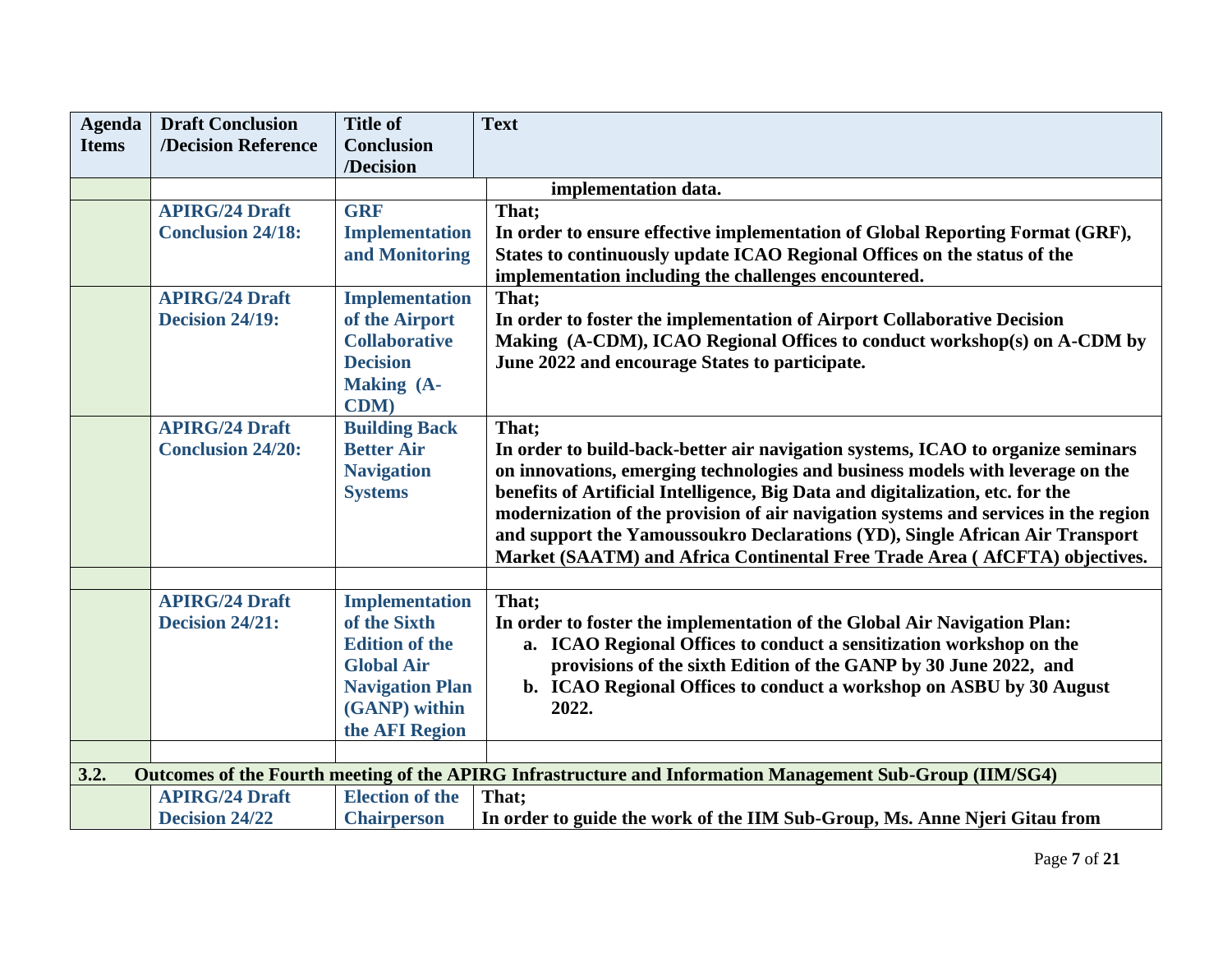| <b>Agenda</b> | <b>Draft Conclusion</b> | <b>Title of</b>       | <b>Text</b>                                                                            |
|---------------|-------------------------|-----------------------|----------------------------------------------------------------------------------------|
| <b>Items</b>  | /Decision Reference     | <b>Conclusion</b>     |                                                                                        |
|               |                         | /Decision             |                                                                                        |
|               |                         | and Vice-             | Kenya and Mr. Issoufou Abdoulaye from Niger are elected respectively as                |
|               |                         | <b>Chairperson</b>    | <b>Chairperson and Vice Chairperson of the Sub-Group</b>                               |
|               |                         | of the Sub-           |                                                                                        |
|               |                         | <b>Group</b>          |                                                                                        |
|               | <b>APIRG/24 Draft</b>   | <b>Approval of</b>    | That:                                                                                  |
|               | <b>Decision 24/23</b>   | the IIM               | In order to provide the IIM/SG Projects Teams with a tracking framework for all        |
|               |                         | <b>Projects Log</b>   | IIM Projects and a reporting mechanism for all activities of the approved IIM          |
|               |                         | frame                 | Projects, the Log Frame proposed by the Masterplan team is endorsed.                   |
|               | <b>APIRG/24 Draft</b>   | <b>Increasing the</b> | That;                                                                                  |
|               | <b>Decision 24/24</b>   | number of             | In order to improve data availability on States planning and implementation of         |
|               |                         | <b>States</b>         | activities in technical areas, the Secretariat to explore other mechanisms as          |
|               |                         | reporting on          | alternative to surveys.                                                                |
|               |                         | the Sub-group         |                                                                                        |
|               |                         | <b>activities</b>     |                                                                                        |
|               | <b>APIRG/24 Draft</b>   | <b>States Focal</b>   | That;                                                                                  |
|               | <b>Conclusion 24/25</b> | points in the         | In order to facilitate the coordination of APIRG and its subsidiary bodies activities, |
|               |                         | technical areas       | <b>States to nominate a National Coordinator for Planning and Implementation</b>       |
|               |                         |                       | (NCPI) as well as focal points in the areas of AOP, ATM/SAR, AIM, CNS, MET and         |
|               |                         |                       | communicate their details to ICAO Regional Offices by December 2021.                   |
|               | <b>APIRG/24 Draft</b>   | <b>Coordination</b>   | That;                                                                                  |
|               | <b>Conclusion 24/26</b> | of IIM                | To ensure proper coordination and implementation of the Projects with                  |
|               |                         | <b>Projects</b>       | coordination challenges,                                                               |
|               |                         |                       | a. Nigeria, Mali and Togo to confirm their willingness to continue leading the         |
|               |                         |                       | projects AIM 3, COM 2, COM 1, and COM 4 respectively and to nominate                   |
|               |                         |                       | qualified expert to coordinate these projects by 31 December 2021;                     |
|               |                         |                       | b. The Secretariat to proceed with their replacement if no response in received        |
|               |                         | <b>AFI SIGMET</b>     | from the concerned States                                                              |
|               | <b>APIRG/24 Draft</b>   |                       | That;                                                                                  |
|               | <b>Decision 24/27</b>   | <b>Guide and</b>      | To assist States/Organisations in providing SIGMET information in accordance           |
|               |                         | <b>SIGMET Trial</b>   | with ICAO SARPs and operational procedures, the AFI SIGMET Guide and the               |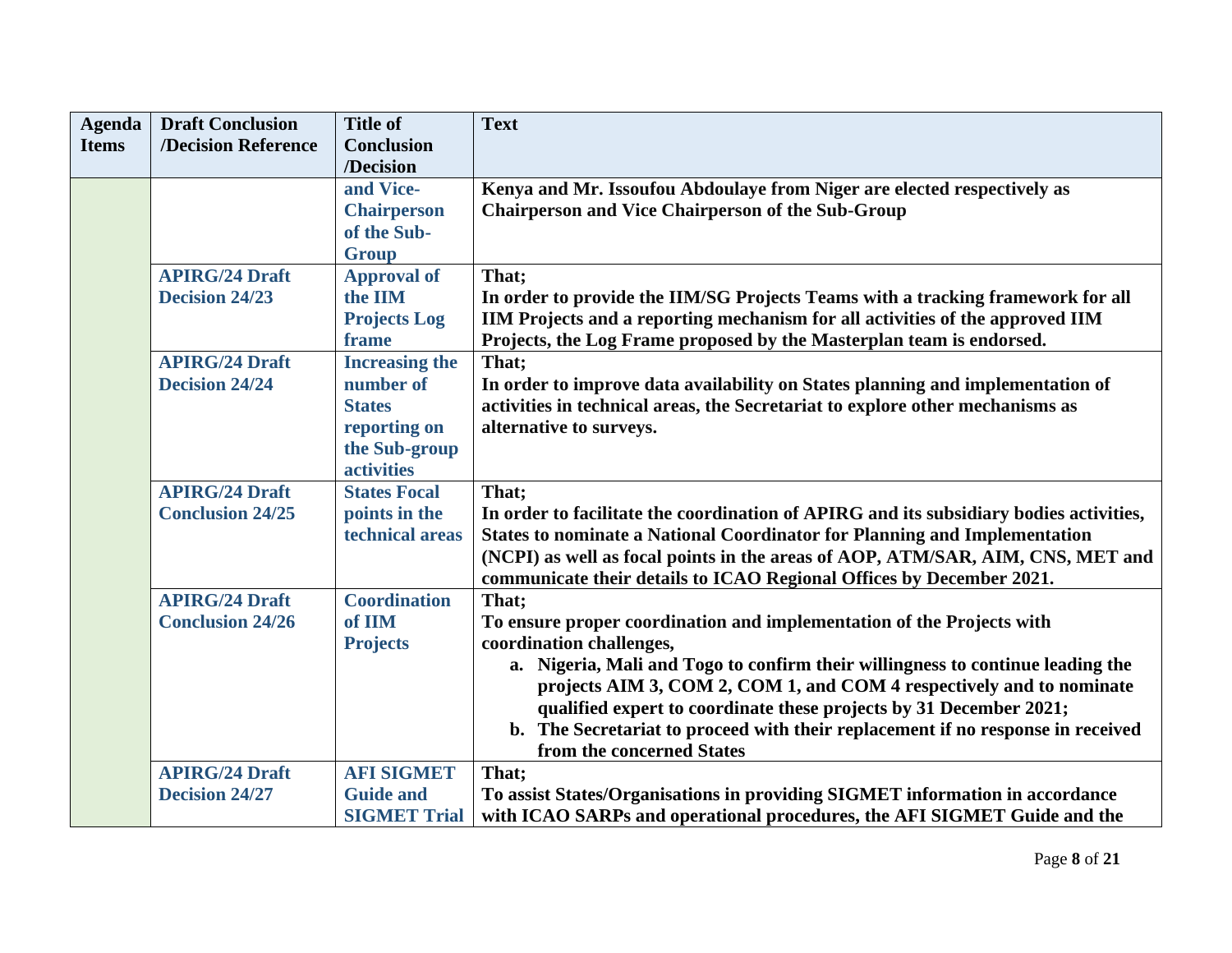| <b>Agenda</b> | <b>Draft Conclusion</b> | <b>Title of</b>       | <b>Text</b>                                                                                   |
|---------------|-------------------------|-----------------------|-----------------------------------------------------------------------------------------------|
| <b>Items</b>  | /Decision Reference     | <b>Conclusion</b>     |                                                                                               |
|               |                         | /Decision             |                                                                                               |
|               |                         | <b>Procedure</b>      | AFI SIGMET Trial procedure are approved as contained in Appendix X.                           |
|               | <b>APIRG/24 Draft</b>   | <b>Project</b>        | That;                                                                                         |
|               | <b>Decision 24/28</b>   | <b>Costing for</b>    | In order to facilitate the IIM sub group MET Project funding, the project costing             |
|               |                         | <b>IIM/SG MET</b>     | for MET Project 1 is endorsed.                                                                |
|               |                         | Project 1             |                                                                                               |
|               | <b>APIRG/24 Draft</b>   | <b>Aeronautical</b>   | That;                                                                                         |
|               | <b>Decision 24/29</b>   | <b>Meteorological</b> | In order to improve States aeronautical meteorology personnel competency, IIM                 |
|               |                         | <b>Personnel</b>      | Sub Group MET Project 1 in coordination with States, to develop a process for                 |
|               |                         | <b>Competency</b>     | assessing the competency of Aeronautical Meteorology Personnel within the AFI                 |
|               |                         | <b>Assessment</b>     | region                                                                                        |
|               | <b>APIRG/24 Draft</b>   | <b>Traditional</b>    | That;                                                                                         |
|               | <b>Conclusion 24/30</b> | <b>Alphanumeric</b>   | In the framework of the dissemination of OPMET data in the IWXXM format in                    |
|               |                         | <b>Code to</b>        | the AFI Region:                                                                               |
|               |                         | <b>IWXXM</b>          | a. States without the capability to generate OPMET data in IWXXM are                          |
|               |                         | translation           | encouraged to enter into bilateral agreement with States that have IWXXM                      |
|               |                         | agreements            | capability for translation of their TAC OPMET data to IWXMM format.                           |
|               |                         |                       | b. RODBs/IROGs Dakar and Pretoria to put in place a formal Regional plan by                   |
|               |                         |                       | 30 December 2021 to support the implementation of the IWXXM in the                            |
|               |                         |                       | Region and formalize a bilateral agreement to conduct the IWXXM                               |
|               |                         |                       | operationalization tests between the two IROGs and their corresponding                        |
|               |                         |                       | ROC; and                                                                                      |
|               |                         |                       | The Secretariat to record the regional plans for follow-up purpose, maintain<br>$c_{\bullet}$ |
|               |                         |                       | the list of agreements and make it available on the ICAO public website.                      |
|               | <b>APIRG/24 Draft</b>   | <b>Approval of</b>    | That;                                                                                         |
|               | <b>Decision 24/31</b>   | <b>AFI Volcanic</b>   | In order to provide States/Organizations with standardized guidelines and                     |
|               |                         | <b>Ash</b>            | procedures for the provision of information to airlines and en-route aircraft before          |
|               |                         | <b>Contingency</b>    | and during a volcanic eruption, the AFI ATM Volcanic Ash Contingency Plan,                    |
|               |                         | <b>Plan</b>           | Edition 2021 (AFI VACP, Ed 2021) contained in Appendix X is endorsed.                         |
|               | <b>APIRG/24 Draft</b>   | <b>AFI Volcanic</b>   | That;                                                                                         |
|               | <b>Decision 24/32</b>   | <b>Ash Exercise</b>   | In the framework of the conduct of the volcanic ash exercise in the AFI region, the           |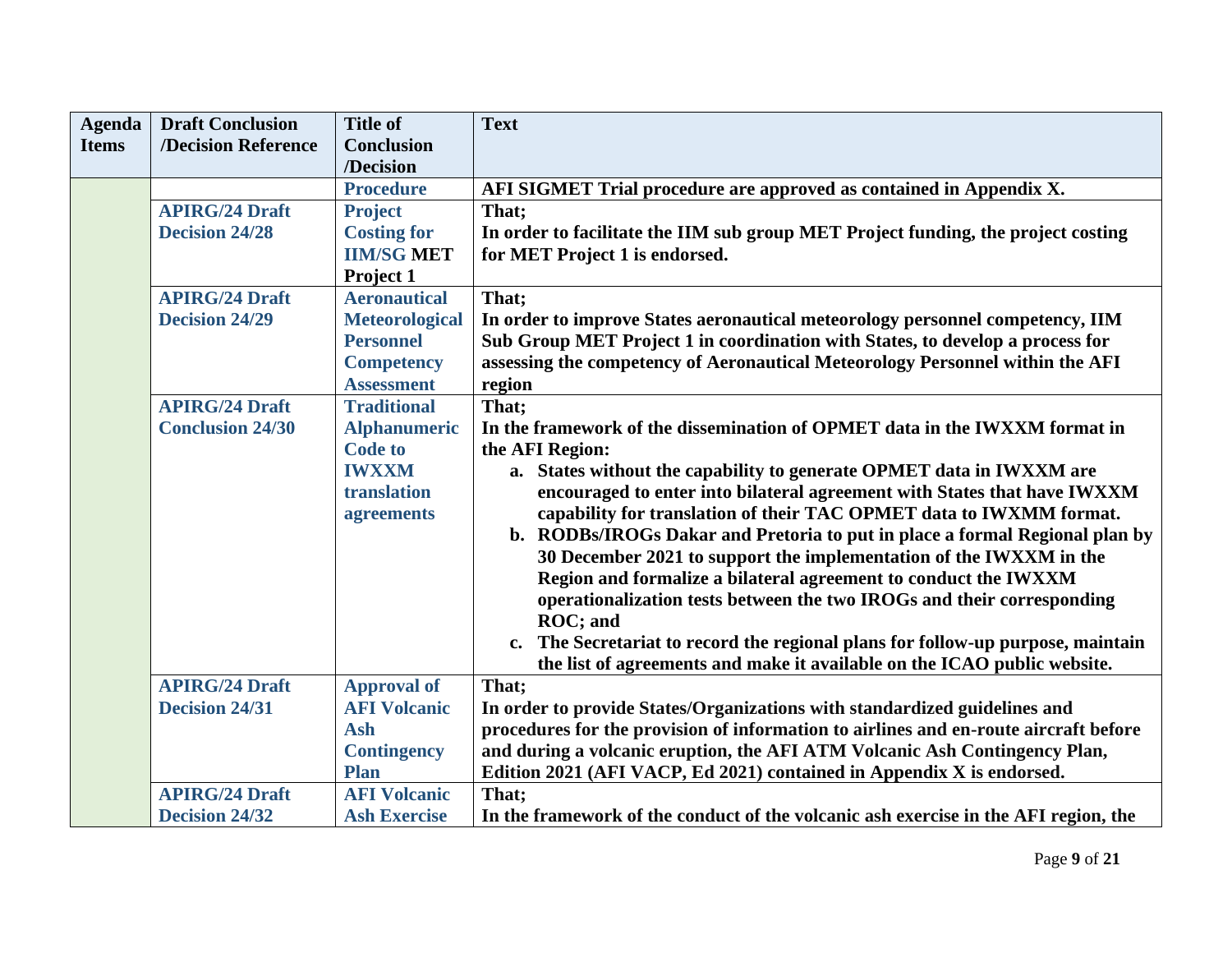| <b>Agenda</b> | <b>Draft Conclusion</b> | <b>Title of</b>       | <b>Text</b>                                                                         |
|---------------|-------------------------|-----------------------|-------------------------------------------------------------------------------------|
| <b>Items</b>  | /Decision Reference     | <b>Conclusion</b>     |                                                                                     |
|               |                         | /Decision             |                                                                                     |
|               |                         | <b>Operational</b>    | AFI Volcanic Ash Exercise Operational Instructions (AFI VOLCEX OPINS) and           |
|               |                         | <b>Instructions</b>   | the Volcanic Ash Exercise Directives contained in Appendix X are endorsed.          |
|               |                         | and Directives        |                                                                                     |
|               | <b>APIRG/24 Draft</b>   | <b>Adoption of</b>    | That:                                                                               |
|               | <b>Decision 24/33</b>   | the MET               | The proposed MET Project 3 Terms of References and its associated project           |
|               |                         | <b>Project 3</b>      | deliverables contained in Appendix X are endorsed.                                  |
|               |                         | <b>Terms of</b>       |                                                                                     |
|               |                         | <b>Reference and</b>  |                                                                                     |
|               |                         | the Project           |                                                                                     |
|               |                         | deliverables          |                                                                                     |
|               |                         | for 2021-2022         |                                                                                     |
|               | <b>APIRG/24 Draft</b>   | <b>Alignment</b> of   | That;                                                                               |
|               | <b>Decision 24/34</b>   | the Regional          | In order to ensure consistency between the AFI Regional air navigation plan and the |
|               |                         | <b>Air Navigation</b> | <b>GANP:</b>                                                                        |
|               |                         | <b>Plan with the</b>  | a. The Secretariat to coordinate with the AAO and IIM Sub Groups Projects           |
|               |                         | <b>6th Edition of</b> | teams to identify the applicable modules of ASBU Block 1 for the AFI region,        |
|               |                         | the GANP              | by 31 July 2022; and                                                                |
|               |                         |                       | b. The Secretariat to coordinate the development of a draft revised Regional        |
|               |                         |                       | Air Navigation implementation Plan for integration into the AFI eANP                |
|               |                         |                       | Volume III.                                                                         |
|               |                         |                       |                                                                                     |
|               | <b>APIRG/24 Draft</b>   | <b>Alignment of</b>   | That;                                                                               |
|               | <b>Decision 24/35</b>   | <b>Projects to</b>    | In order to incorporate changes introduced by the 6th Edition of the GANP and its   |
|               |                         | <b>ASBU</b>           | impact on the regional and national Plans, Project Team Coordinators to align       |
|               |                         | references in         | projects references to the sixth Edition of the GANP Groups, Threads and Modules    |
|               |                         | the GANP              | by 31 March 2022.                                                                   |
|               | <b>APIRG/24 Draft</b>   | <b>Incorporation</b>  | That:                                                                               |
|               | <b>Decision 24/36</b>   | of Research,          | In order to assist AFI States in addressing the implementation of operational       |
|               |                         | <b>Development</b>    | requirements and ASBU modules elements, the work programmes of APIRG and its        |
|               |                         | and                   | auxiliary bodies be amended to include activities related to Research, Development  |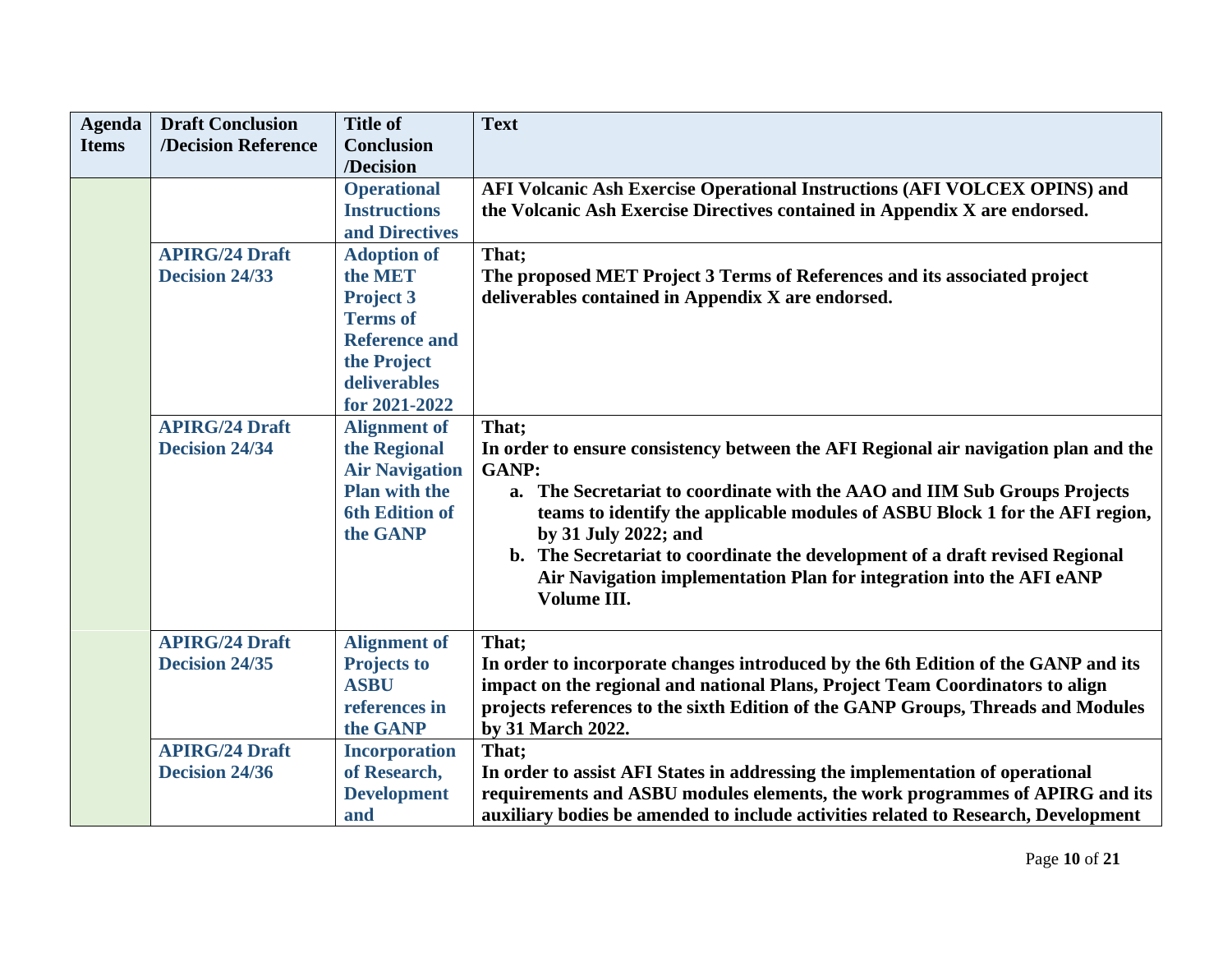| <b>Agenda</b> | <b>Draft Conclusion</b>                 | <b>Title of</b>      | <b>Text</b>                                                                          |
|---------------|-----------------------------------------|----------------------|--------------------------------------------------------------------------------------|
| <b>Items</b>  | /Decision Reference                     | <b>Conclusion</b>    |                                                                                      |
|               |                                         | /Decision            |                                                                                      |
|               |                                         | <b>Innovation</b>    | and Innovation (RDI).                                                                |
|               |                                         | (RDI) in             |                                                                                      |
|               |                                         | <b>APIRG</b> work    |                                                                                      |
|               |                                         | programme            |                                                                                      |
|               |                                         |                      |                                                                                      |
|               | <b>APIRG/24 Draft</b>                   | <b>Measures to</b>   | That;                                                                                |
|               | <b>Conclusion 24/37</b>                 | improve the          | In order to address safety issues related to the unavailability of OPMET data:       |
|               |                                         | availability of      | a. States/Organizations to implement measures provided in the OPMET                  |
|               |                                         | <b>OPMET</b> data    | availability Action Plan contained in Appendix X and report quarterly to the         |
|               |                                         | in the AFI           | Secretariat;                                                                         |
|               |                                         | <b>Region</b>        | b. The Secretariat to coordinate the implementation of the OPMET availability        |
|               |                                         |                      | Action Plan and provide support where necessary.                                     |
|               | <b>APIRG/24 Draft</b>                   | <b>Review of the</b> | That;                                                                                |
|               | <b>Conclusion 24/38</b>                 | <b>MET Table II-</b> | In order to improve the provision of the required observations and forecasts by the  |
|               |                                         | 2 to Part V of       | Responsible Aerodrome MET Offices, States to submit to the ICAO proposals for        |
|               |                                         | the AFI eANP         | amendment of their Table MET II-2 in the eANP volume II Part V.                      |
|               |                                         | Vol II               |                                                                                      |
|               | <b>APIRG/24 Draft</b>                   | <b>Continuation</b>  | That:                                                                                |
|               | <b>Conclusion 24/39</b>                 | of the               | In order to improve States Safety Oversight activities in MET, States /Organizations |
|               |                                         | <b>CODEVMET</b>      | are urged to participate in the implementation of the Project related to the         |
|               |                                         | <b>AFI Project</b>   | Cooperative Development of Aeronautical Meteorological Service in the AFI Region     |
|               |                                         |                      | (CODEVMET AFI)                                                                       |
|               | <b>APIRG/24 Draft</b>                   | <b>Terms of</b>      | That;                                                                                |
|               | /Decision 24/40:                        | <b>Reference of</b>  | To complement the working method of the IIM sub-group with regard to periodic        |
|               |                                         | the <b>APIRG</b>     | coordination by the Chairperson and Vice-Chairperson of the IIM/SG, the updated      |
|               |                                         | <b>IIM/SG</b>        | Terms of Reference of the IIM/SG are endorsed as per Appendix X                      |
|               |                                         |                      |                                                                                      |
|               |                                         |                      |                                                                                      |
|               | <b>Status of implementation of AMHS</b> |                      |                                                                                      |
|               | <b>APIRG/24 Draft</b>                   | Implementatio        | That;                                                                                |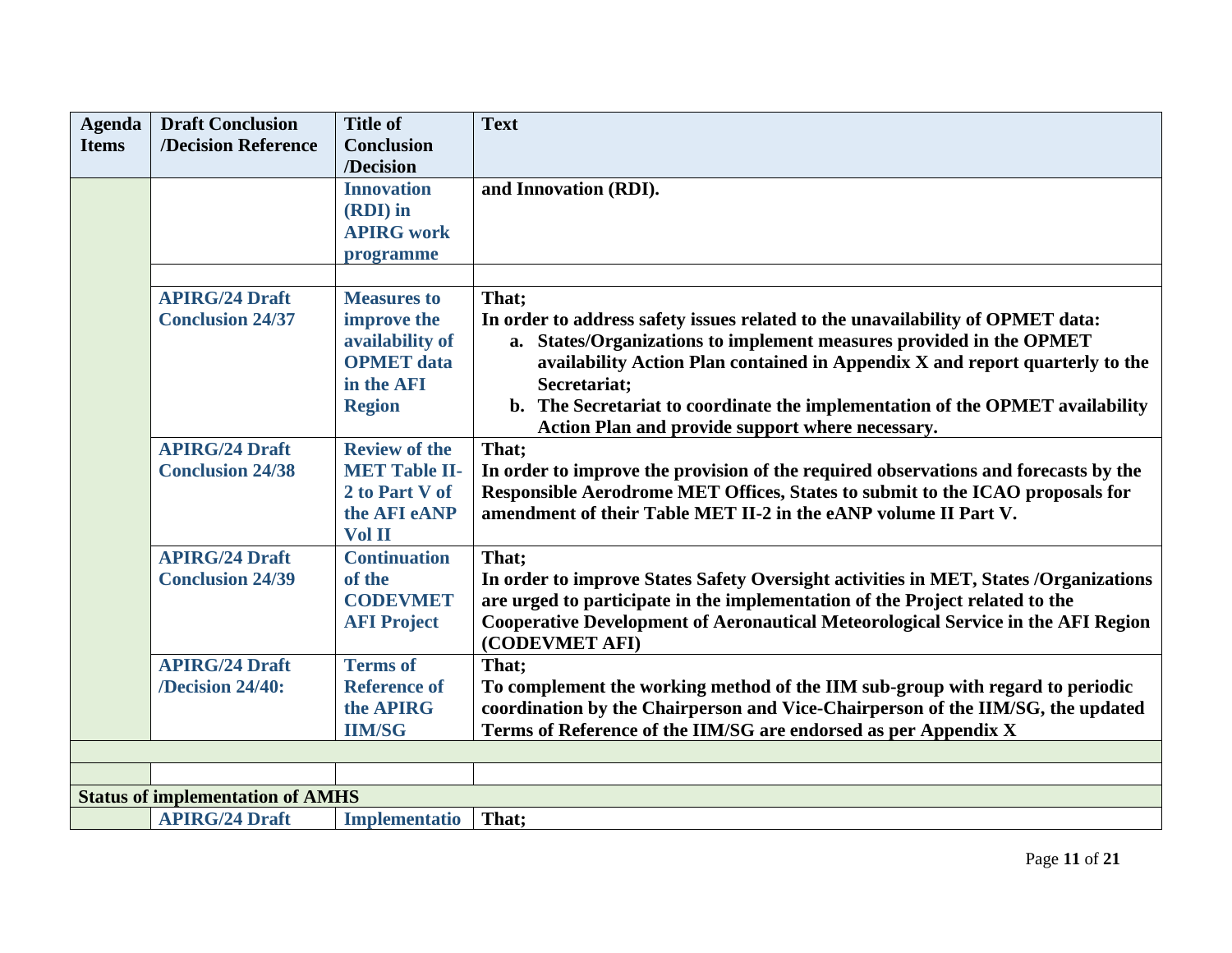| <b>Agenda</b> | <b>Draft Conclusion</b>                                         | <b>Title of</b>      | <b>Text</b>                                                                                                                                                        |  |  |
|---------------|-----------------------------------------------------------------|----------------------|--------------------------------------------------------------------------------------------------------------------------------------------------------------------|--|--|
| <b>Items</b>  | /Decision Reference                                             | <b>Conclusion</b>    |                                                                                                                                                                    |  |  |
|               |                                                                 | /Decision            |                                                                                                                                                                    |  |  |
|               | <b>Conclusion 24/41</b>                                         | n of AMHS in         | In order to ensure the interoperability of the AMHS systems in the AFI region;                                                                                     |  |  |
|               |                                                                 | the AFI region       | a. States shall continue their efforts in the implementation of AMHS, while                                                                                        |  |  |
|               |                                                                 |                      | proceeding with the secure migration to TCP/IP of the bilateral links                                                                                              |  |  |
|               |                                                                 |                      | between adjacent centers;                                                                                                                                          |  |  |
|               |                                                                 |                      | b. The Project COM 2 Team shall finalize by 31 March 2022 at the latest the                                                                                        |  |  |
|               |                                                                 |                      | project documents and thereafter accelerate the implementation in                                                                                                  |  |  |
|               |                                                                 |                      | accordance with the sub-group activities schedule                                                                                                                  |  |  |
|               | <b>APIRG/24 Draft</b>                                           | <b>Strengthening</b> | That;                                                                                                                                                              |  |  |
|               | <b>Conclusion 24/42</b>                                         | cooperation          | In order to ensure the effective implementation of AMHS in AFI Region,                                                                                             |  |  |
|               |                                                                 | for the              | <b>States/Organisations</b> ;                                                                                                                                      |  |  |
|               |                                                                 | effective            | a. Strengthen, through multi- and bilateral arrangements, their cooperation for                                                                                    |  |  |
|               |                                                                 | implementatio        | an effective, coordinated and secure implementation of AMHS as a                                                                                                   |  |  |
|               |                                                                 | n of AMHS in         | prerequisite for the deployment of the ground segment of the aeronautical                                                                                          |  |  |
|               |                                                                 | the AFI region       | telecommunication network (ATN) and to this end;                                                                                                                   |  |  |
|               |                                                                 |                      | b. Conclude technical agreements detailing the processes and procedures for                                                                                        |  |  |
|               |                                                                 |                      | interconnection between AMHS systems;                                                                                                                              |  |  |
|               |                                                                 |                      | c. Plan and conduct with industry the necessary training for the deployment                                                                                        |  |  |
|               |                                                                 |                      | and secure operation of AMHS in the AFI region and report to the APIRG                                                                                             |  |  |
|               |                                                                 |                      | subsidiary bodies for assessment by August 2022.                                                                                                                   |  |  |
| 3.3.          |                                                                 |                      |                                                                                                                                                                    |  |  |
|               | <b>AFI Air Navigation Deficiencies</b><br><b>APIRG 24 Draft</b> | <b>Endorsement</b>   | That;                                                                                                                                                              |  |  |
|               | <b>Decision 24/43:</b>                                          | of the revised       |                                                                                                                                                                    |  |  |
|               |                                                                 | list of              | In order to support the implementation of the Uniform Methodology for the<br>identification, assessment and reporting of deficiencies, the revised list of Minimum |  |  |
|               |                                                                 | <b>Minimum</b>       | Reporting Areas contained in Appendix X is endorsed.                                                                                                               |  |  |
|               |                                                                 | <b>Reporting</b>     |                                                                                                                                                                    |  |  |
|               |                                                                 | <b>Areas</b>         |                                                                                                                                                                    |  |  |
|               |                                                                 |                      |                                                                                                                                                                    |  |  |
|               |                                                                 |                      |                                                                                                                                                                    |  |  |
|               | <b>Agenda Item 4 – AFI Airspace Monitoring</b>                  |                      |                                                                                                                                                                    |  |  |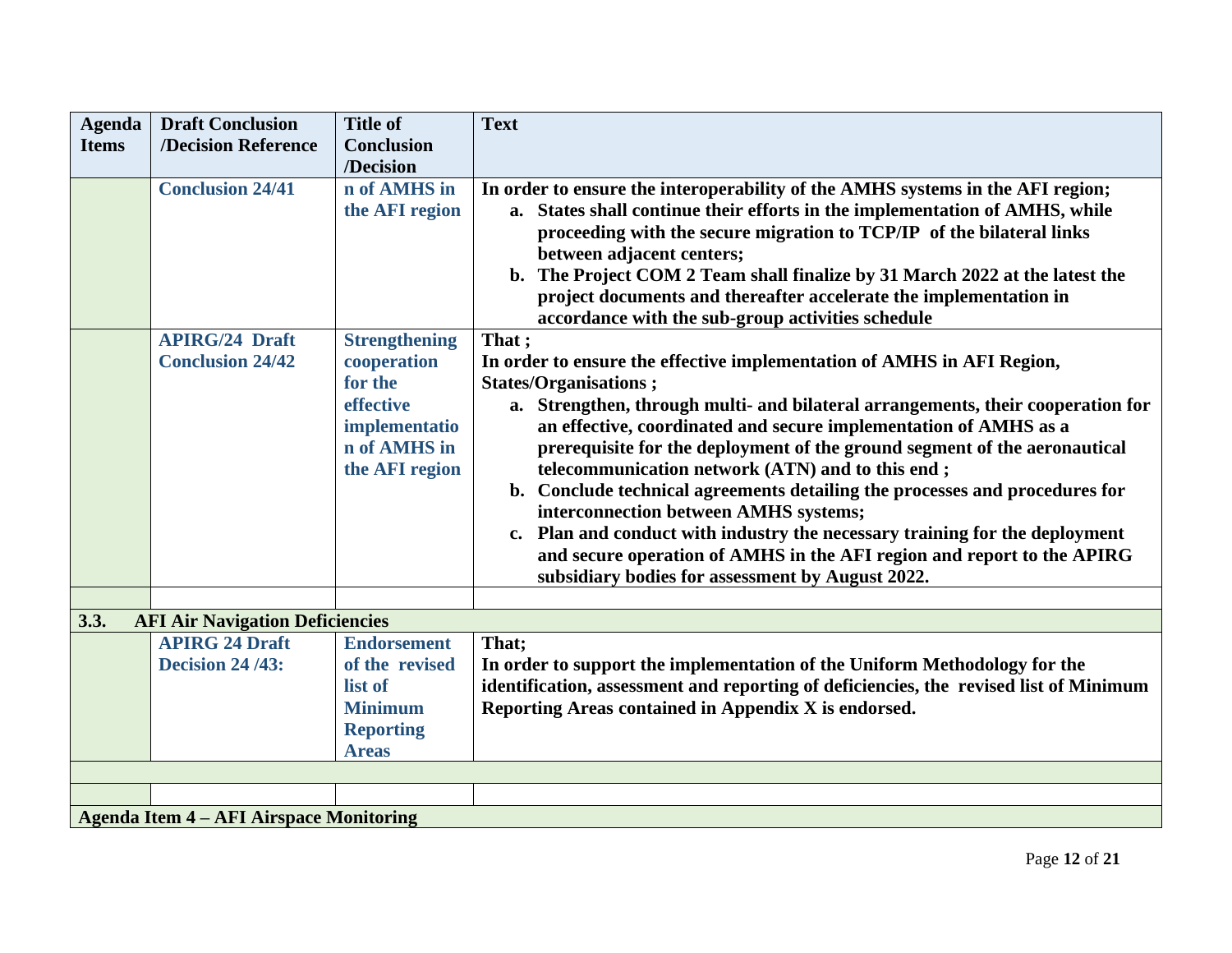| <b>Agenda</b>                                        | <b>Draft Conclusion</b>                                 | <b>Title of</b>       | <b>Text</b>                                                                                                  |  |  |
|------------------------------------------------------|---------------------------------------------------------|-----------------------|--------------------------------------------------------------------------------------------------------------|--|--|
| <b>Items</b>                                         | /Decision Reference                                     | <b>Conclusion</b>     |                                                                                                              |  |  |
|                                                      |                                                         | /Decision             |                                                                                                              |  |  |
|                                                      |                                                         |                       |                                                                                                              |  |  |
|                                                      | <b>Agenda Item 4 – Other Air Navigation Initiatives</b> |                       |                                                                                                              |  |  |
| 4.1.                                                 | Industry initiatives and other air navigation matters   |                       |                                                                                                              |  |  |
|                                                      |                                                         |                       |                                                                                                              |  |  |
|                                                      |                                                         |                       | Fly Net Zero by 2050-ATM and Carbon footprint assessment as part of the implementation of CNS / ATM projects |  |  |
|                                                      | <b>APIRG/24 Draft</b>                                   | <b>Carbon</b>         | That;                                                                                                        |  |  |
|                                                      | <b>Decision 24/44</b>                                   | emissions             | In order to ensure a coordinated process for the assessment, development, collection                         |  |  |
|                                                      |                                                         | assessment,           | and sharing of Carbon Emissions data:                                                                        |  |  |
|                                                      |                                                         | measurement           | The IATA's infrastructure for operational efficiencies quantification of emissions                           |  |  |
|                                                      |                                                         | and                   | reduction and the ASECNA's study on the 'Carbon footprint assessment should be                               |  |  |
|                                                      |                                                         | monitoring            | submitted to the ICAO's Committee on Aviation Environmental Protection (CAEP)                                |  |  |
|                                                      |                                                         |                       | for consideration.                                                                                           |  |  |
|                                                      | <b>Mombasa ATFM Roadmap</b>                             |                       |                                                                                                              |  |  |
|                                                      | <b>APIRG/24 Draft</b>                                   | <b>CANSO</b>          | That;                                                                                                        |  |  |
|                                                      | <b>Conclusion 24/45</b>                                 | <b>MOMBASA</b>        | In order to foster a harmonised approach in ensuring seamless operations in Africa,                          |  |  |
|                                                      |                                                         | <b>ATFM</b>           | States, ANSPs and Industry Stakeholders who are not yet part of the program are                              |  |  |
|                                                      |                                                         | <b>Roadmap</b>        | encouraged to embrace the initiative and endeavor to participate in it.                                      |  |  |
|                                                      | <b>ATM Cybersecurity</b>                                |                       |                                                                                                              |  |  |
|                                                      | <b>APIRG/24 Draft</b>                                   | <b>Cyber security</b> | That to enhance the awareness on cybersecurity threat                                                        |  |  |
|                                                      | <b>Conclusion 24/46</b>                                 | and resilience        | a. States/Organisations are encouraged to promote cyber security culture and                                 |  |  |
|                                                      |                                                         | of CNS/ATM            | resilience of CNS/ATM systems in all parts of the civil aviation industry                                    |  |  |
|                                                      |                                                         | systems               | through the development of cyber security policies supported by a national                                   |  |  |
|                                                      |                                                         |                       | plan;                                                                                                        |  |  |
|                                                      |                                                         |                       | b. Service providers (airlines, airport managers, ANSPs etc.) develop plans to                               |  |  |
|                                                      |                                                         |                       | implement the above national policy and collaborate with industry to address                                 |  |  |
|                                                      |                                                         |                       | cyber security issues;                                                                                       |  |  |
|                                                      |                                                         |                       | c. IIM's COM5 Project, with the support of the Secretariat and the industry, to                              |  |  |
|                                                      |                                                         |                       | identify and conduct trainings as required                                                                   |  |  |
|                                                      |                                                         |                       |                                                                                                              |  |  |
| 4.2.<br><b>Regional and Interregional Activities</b> |                                                         |                       |                                                                                                              |  |  |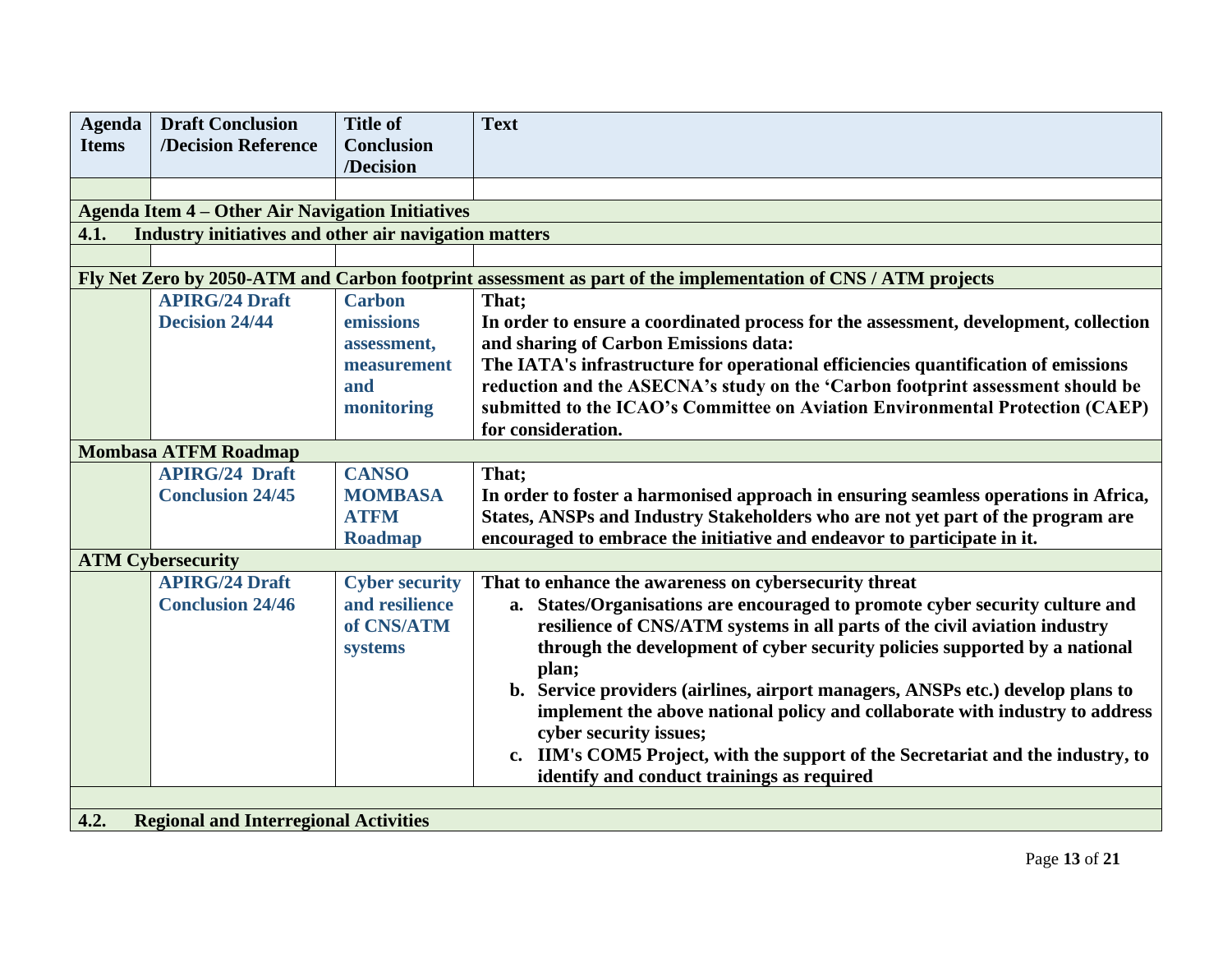| <b>Agenda</b> | <b>Draft Conclusion</b>                                         | <b>Title of</b>      | <b>Text</b>                                                                                                                                               |
|---------------|-----------------------------------------------------------------|----------------------|-----------------------------------------------------------------------------------------------------------------------------------------------------------|
| <b>Items</b>  | /Decision Reference                                             | <b>Conclusion</b>    |                                                                                                                                                           |
|               |                                                                 | /Decision            |                                                                                                                                                           |
|               |                                                                 |                      |                                                                                                                                                           |
|               | <b>Overflight (OVFC) Permission Processing Fees and Charges</b> |                      |                                                                                                                                                           |
|               | <b>APIRG/24 Draft</b>                                           | <b>Overflight</b>    | That;                                                                                                                                                     |
|               | <b>Conclusion 24/47</b>                                         | (OVFC)               | In order to improve compliance with the Article 15 of the Chicago Convention,                                                                             |
|               |                                                                 | <b>Permission</b>    | a. States are encouraged to implement ICAO User Charges principles and                                                                                    |
|               |                                                                 | <b>Fees and</b>      | policies concerning air navigation services charges, airport charges, taxation,                                                                           |
|               |                                                                 | <b>Charges</b>       | and fuel fees, and address the issue of charging administration fees for                                                                                  |
|               |                                                                 |                      | Overflight (OVFC) permission applications and institution of 3rd party                                                                                    |
|               |                                                                 |                      | agents, to avoid duplication of charges for operators.                                                                                                    |
|               |                                                                 |                      |                                                                                                                                                           |
|               |                                                                 |                      | b. States are encouraged to establish independent, effective, and transparent                                                                             |
|               |                                                                 |                      | economic regulatory frameworks with a fully autonomous and independent<br>regulator, to carry out effective economic regulation of the aviation industry. |
|               |                                                                 |                      |                                                                                                                                                           |
|               | <b>APIRG/24 Draft</b>                                           | Overflight           | That;                                                                                                                                                     |
|               | <b>Conclusion 24/48</b>                                         | (OVFC)               | In order to simplify and harmonise the processes of obtaining overflight clearance                                                                        |
|               |                                                                 | <b>Permission</b>    | across the AFI region,                                                                                                                                    |
|               |                                                                 | <b>Processes</b>     | a. States are urged to implement processes for emergency OVFC permission in                                                                               |
|               |                                                                 |                      | case of Contingency Plan to avoid disruptions of airline's network schedules.                                                                             |
|               |                                                                 |                      | b. States that are signatory to International Air Service Transit Agreement                                                                               |
|               |                                                                 |                      | (IASTA) are urged to implement 'File n Fly' concept.                                                                                                      |
|               |                                                                 |                      |                                                                                                                                                           |
|               |                                                                 |                      | Development status of the "SBAS for Africa & Indian Ocean" (A-SBAS)                                                                                       |
|               | <b>APIRG/24 Draft</b>                                           | <b>Participation</b> | That;                                                                                                                                                     |
|               | <b>Conclusion 24/49</b>                                         | in the next          | In order to validate the Cost/Benefit study for the implementation of SBAS in                                                                             |
|               |                                                                 | validation           | Africa, States and Organisations are urged to participate in the validation workshop                                                                      |
|               |                                                                 | workshop of          | of the study outcome for the implementation of SBAS in Africa <sup>2</sup> .                                                                              |
|               |                                                                 | the                  |                                                                                                                                                           |
|               |                                                                 | <b>Cost/Benefit</b>  |                                                                                                                                                           |
|               |                                                                 | study for the        |                                                                                                                                                           |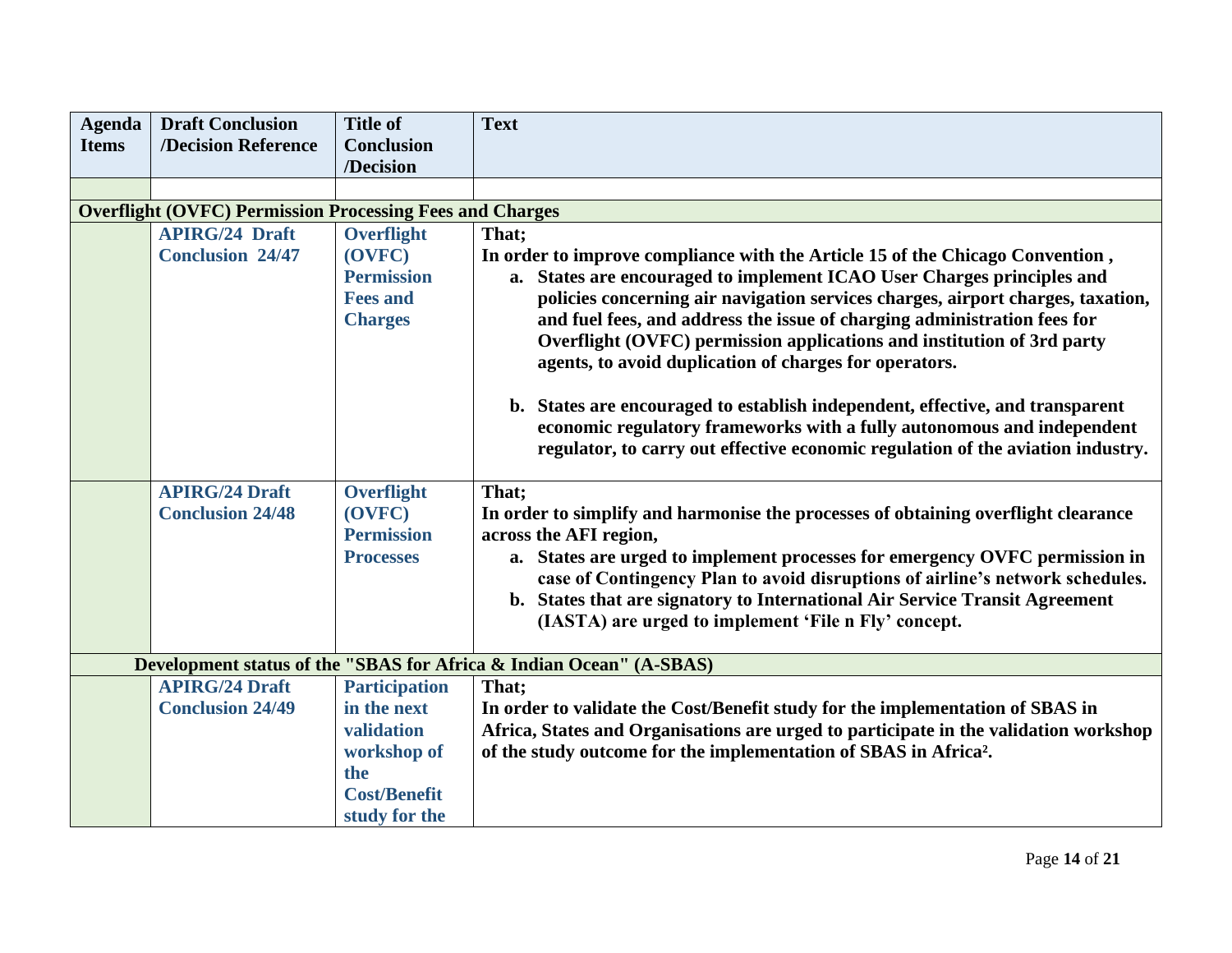| Agenda                                         | <b>Draft Conclusion</b>                                            | <b>Title of</b>   | <b>Text</b>                                                                                                       |
|------------------------------------------------|--------------------------------------------------------------------|-------------------|-------------------------------------------------------------------------------------------------------------------|
| <b>Items</b>                                   | /Decision Reference                                                | <b>Conclusion</b> |                                                                                                                   |
|                                                |                                                                    | /Decision         |                                                                                                                   |
|                                                |                                                                    | implementatio     |                                                                                                                   |
|                                                |                                                                    | n of SBAS in      |                                                                                                                   |
|                                                |                                                                    | <b>Africa</b>     |                                                                                                                   |
|                                                | <b>Agenda Item 5 - APIRG Annual Air Navigation Report</b>          |                   |                                                                                                                   |
| <b>Publication of</b><br><b>APIRG/24 Draft</b> |                                                                    |                   | That;                                                                                                             |
|                                                | <b>Conclusion 24/50</b>                                            | the Annual        | In order to operationalize the AFI Air Navigation Reporting Team (AANRT) to                                       |
|                                                |                                                                    | <b>AFI Air</b>    | expedite the publication of the Annual report,                                                                    |
|                                                |                                                                    | <b>Navigation</b> | a. States and Organizations are encouraged to support the work of the AANRT                                       |
|                                                |                                                                    | <b>Report</b>     | by providing to the secretariat information on the implementation of the Air                                      |
|                                                |                                                                    |                   | Navigation related activities; and                                                                                |
|                                                |                                                                    |                   | b. States and Organizations are encouraged to nominate Focal Points to                                            |
|                                                |                                                                    |                   | coordinate with the AANRT.                                                                                        |
|                                                |                                                                    |                   |                                                                                                                   |
|                                                |                                                                    |                   | Agenda Item 6 – Review and update of the Handbook and Future Work Programme of the APIRG and its Auxiliary Bodies |
|                                                |                                                                    |                   |                                                                                                                   |
|                                                | <b>Review and update of the Handbook</b>                           |                   |                                                                                                                   |
|                                                |                                                                    |                   |                                                                                                                   |
|                                                | <b>Future Work Programme of the APIRG and its Auxiliary Bodies</b> |                   |                                                                                                                   |
|                                                | <b>APIRG/24 Decision</b>                                           | <b>Review and</b> | That,                                                                                                             |
|                                                | 24/51                                                              | endorsement       | The Group endorsed the Work Programme and activities for 2021-2022 of APIRG                                       |
|                                                |                                                                    | of the APIRG      | and its Contributory Bodies as provided in Appendix to this report                                                |
|                                                |                                                                    | <b>Work</b>       |                                                                                                                   |
|                                                |                                                                    | <b>Programme</b>  |                                                                                                                   |
|                                                |                                                                    | for 2021-2022     |                                                                                                                   |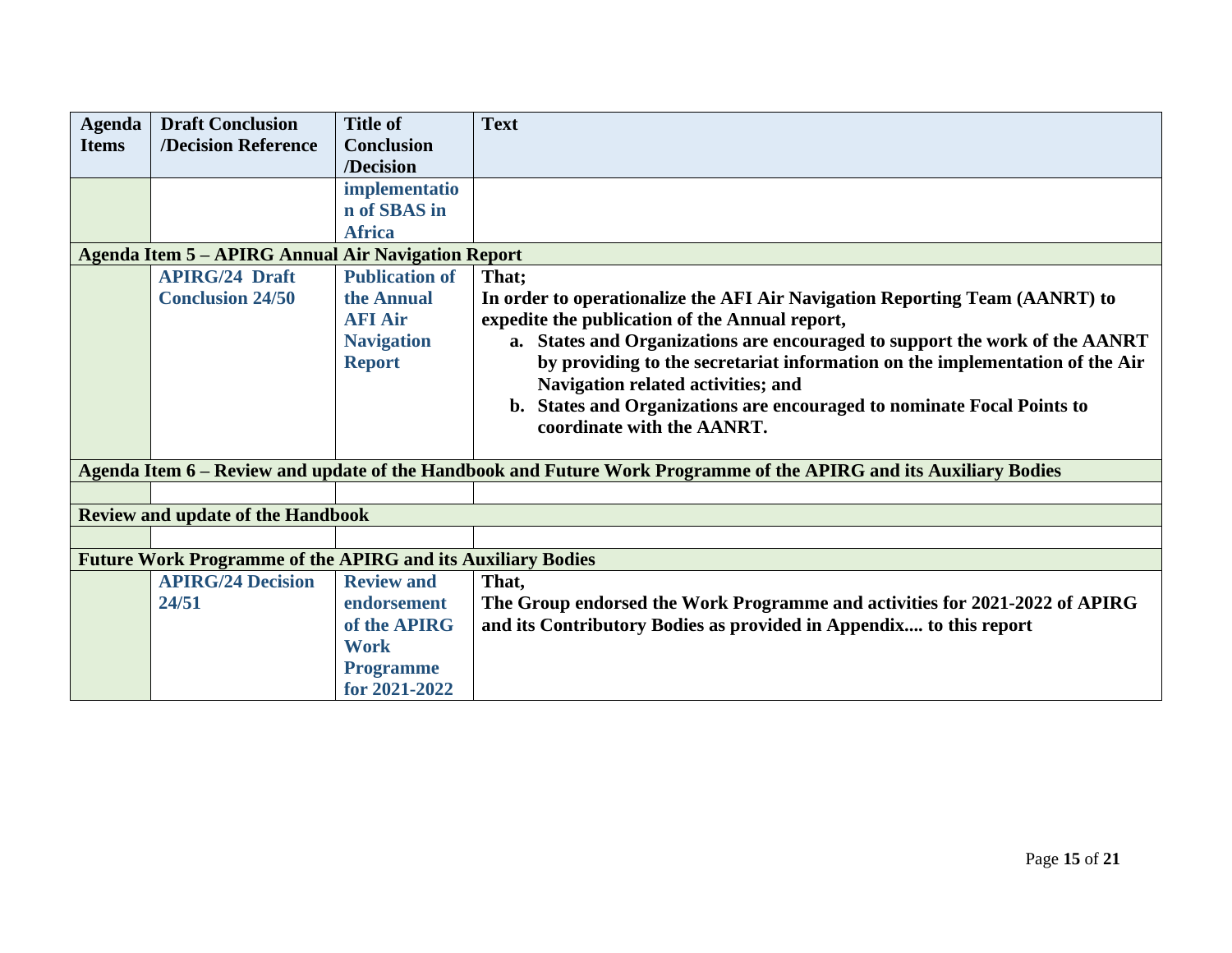## **3. Seventh Meeting of the Regional Aviation Safety Group for the AFI Region (RASG-AFI/7)**

| <b>Agenda</b>                                                            | <b>Draft Conclusion</b><br><b>/Decision Reference</b>       | <b>Title of Conclusion</b><br>/Decision | <b>Text</b>                                                                                                                |  |
|--------------------------------------------------------------------------|-------------------------------------------------------------|-----------------------------------------|----------------------------------------------------------------------------------------------------------------------------|--|
| <b>Items</b>                                                             |                                                             |                                         |                                                                                                                            |  |
|                                                                          | <b>Agenda 1 - Adoption of the Agenda and Work Programme</b> |                                         |                                                                                                                            |  |
|                                                                          |                                                             |                                         |                                                                                                                            |  |
|                                                                          | <b>Agenda 1 - Election of the Bureau</b>                    |                                         |                                                                                                                            |  |
|                                                                          | <b>RASG-AFI/7</b>                                           | <b>Election of the</b>                  | That;                                                                                                                      |  |
|                                                                          | <b>Decision 7/01</b>                                        | <b>Chairperson</b> , the                | In order to guide the activities of the RASG AFI, Mr. Latta Dokisime Gnama                                                 |  |
|                                                                          |                                                             | <b>First Vice</b>                       | (Togo), Mr. Silas Udahemuka (Rwanda), Mr. Iswarduth Pokhun (Mauritius),                                                    |  |
|                                                                          |                                                             | chairperson and                         | and are elected respectively as Chairperson, Mr. Kavai Blessing, (IATA) are                                                |  |
|                                                                          |                                                             | the Second Vice                         | elected as Chairperson, First Vice chairperson, Second Vice Chairperson and                                                |  |
|                                                                          |                                                             | chairperson of                          | Third Vice chairperson of the Group.                                                                                       |  |
|                                                                          |                                                             | RASG-AFI.                               |                                                                                                                            |  |
| <b>Agenda Item 2 - Follow-up on RASG-AFI/6 Conclusions and Decisions</b> |                                                             |                                         |                                                                                                                            |  |
| 2.1.                                                                     |                                                             |                                         | Review of the outcomes of RASC/6 and RASC/7 Meetings; and status of implementation of RASG-AFI/6 Conclusions and Decisions |  |
|                                                                          |                                                             |                                         |                                                                                                                            |  |
|                                                                          | <b>RASG-AFI/7</b>                                           | <b>Review</b><br>of<br>the              |                                                                                                                            |  |
|                                                                          | <b>Conclusion 7/02</b>                                      | <b>Terms of Reference</b>               | That;                                                                                                                      |  |
|                                                                          |                                                             | <sub>of</sub><br>the<br>(ToRs)          | In order to effectively utilise the Human Resources Development Fund                                                       |  |
|                                                                          |                                                             | Human Resources                         | (HRDF) for enhancing human resource capacity in the region, the African                                                    |  |
|                                                                          |                                                             | <b>Development Fund</b>                 | Civil Aviation Commission (AFCAC) to conclude the review of the terms of                                                   |  |
|                                                                          |                                                             | (HRDF).                                 | reference of the HRDF and share the outcome with all stakeholders by 31                                                    |  |
|                                                                          |                                                             |                                         | December 2021.                                                                                                             |  |
|                                                                          | <b>RASG-AFI/7</b>                                           | Provision of data                       | That;                                                                                                                      |  |
|                                                                          | <b>Decision 7/03</b>                                        | on States that have                     |                                                                                                                            |  |
|                                                                          |                                                             | established training                    | In order to effectively utilise the Human Resources Development Fund HRDF to                                               |  |
|                                                                          |                                                             |                                         |                                                                                                                            |  |
|                                                                          |                                                             | policies,<br>training                   | enhance capacity building within the region, RASG-AFI SSTs are urged to                                                    |  |
|                                                                          |                                                             | and<br>programmes                       | review and provide to AFCAC data on States that have established training                                                  |  |
|                                                                          |                                                             | training plans.                         | policies, training programmes and training plans; and provide assistance to those                                          |  |
|                                                                          |                                                             |                                         | that are yet to establish same                                                                                             |  |
|                                                                          |                                                             |                                         |                                                                                                                            |  |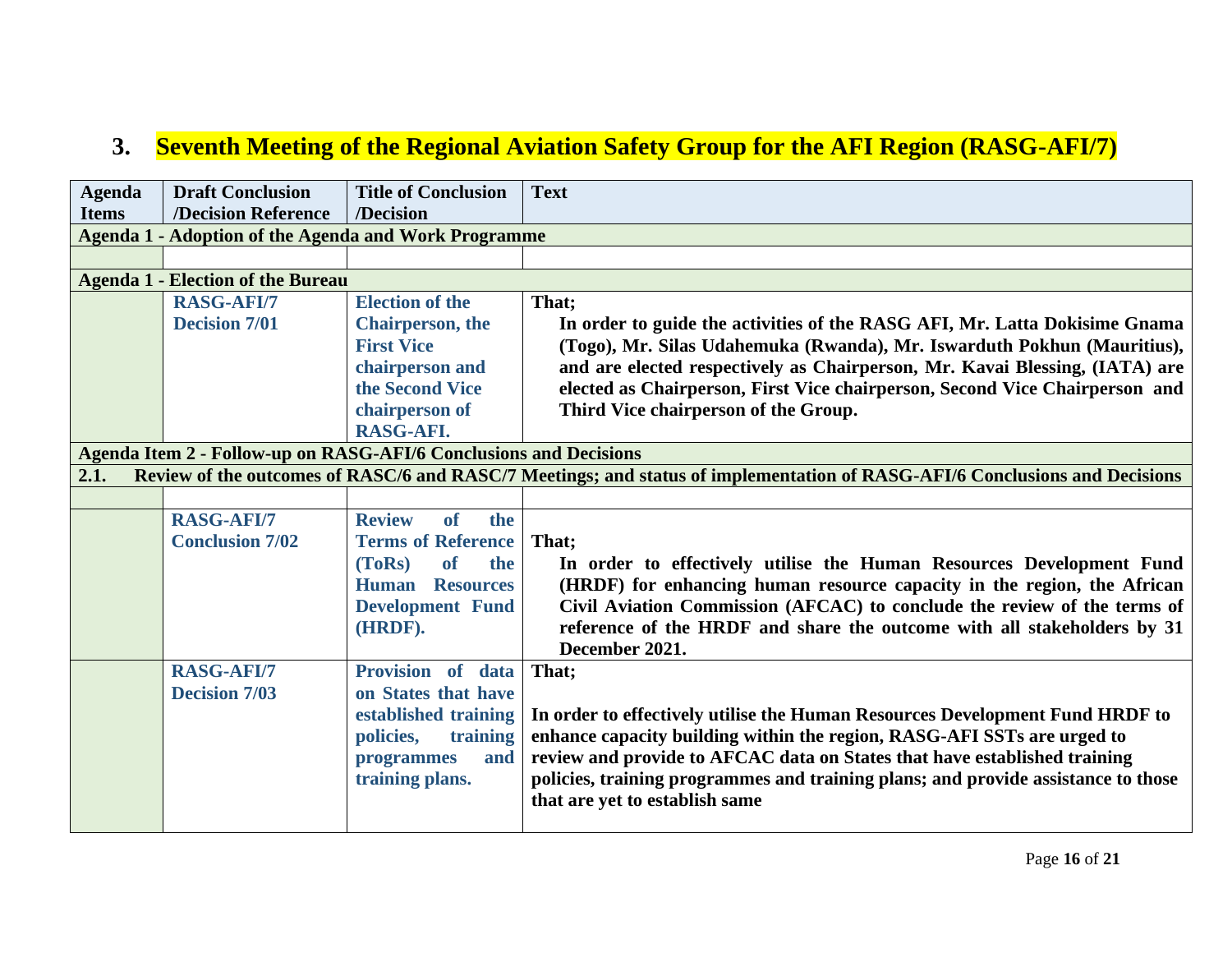| <b>Agenda</b> | <b>Draft Conclusion</b>                     | <b>Title of Conclusion</b>                                                                                  | <b>Text</b>                                                                                                                                                                                                                                                                                                                                                                                                                                                                                                                                                                                                                                                                                                                                                                                                                                    |
|---------------|---------------------------------------------|-------------------------------------------------------------------------------------------------------------|------------------------------------------------------------------------------------------------------------------------------------------------------------------------------------------------------------------------------------------------------------------------------------------------------------------------------------------------------------------------------------------------------------------------------------------------------------------------------------------------------------------------------------------------------------------------------------------------------------------------------------------------------------------------------------------------------------------------------------------------------------------------------------------------------------------------------------------------|
| <b>Items</b>  | /Decision Reference                         | /Decision                                                                                                   |                                                                                                                                                                                                                                                                                                                                                                                                                                                                                                                                                                                                                                                                                                                                                                                                                                                |
|               | <b>RASG-AFI/7</b><br><b>Conclusion 7/04</b> | Resolution of the<br><b>SSC</b> in Eritrea.                                                                 | That;<br>In order to resolve the outstanding SSC in Eritrea by 30 June 2022,                                                                                                                                                                                                                                                                                                                                                                                                                                                                                                                                                                                                                                                                                                                                                                   |
|               |                                             |                                                                                                             | a) The ICAO ESAF Office is urged to work with Eritrea to consider<br>resolving the existing SSC through mitigation measures by suspending or<br>revoking AOC issued to any Air Operator in the State.<br>b) ICAO and partners are urged to support the appropriation of funding<br>from either SAFE, AFI Plan, or other financial partners for the efficient<br>implementation of the AFI Plan projects, particularly the resolution of or<br>prevention of the SSC.<br>c) The State of Eritrea is urged to solicit or accept assistance to enchance the<br>efforts to resolve the existing SSC and any other identified safety issues;<br>and to stimulate a positive safety culture, including the sharing and<br>exchange of safety data and information, especially through the USOAP<br>CMA OLF and State Letters, as well as with AFCAC. |
|               | <b>RASG-AFI/7</b><br><b>Decision 7/05</b>   | <b>Restructuring</b><br><b>of</b><br><b>RASG-AFI</b><br>the<br><b>Contributory</b><br><b>Bodies (SSTs).</b> | That,;<br>In order to better align the functions of RASG -AFI SSTs to the current Global<br>Aviation Safety Plan Goals and Targets (2020-2022 Edition of the GASP), thereby<br>facilitating performance measurement with respect to implementation of the Plan<br>Goals, the group:<br>a) Approved the proposed restructuring of SSTs and the associated Terms of<br>Reference, as presented in Appendix X and the<br>b) Urges Secretariat to conclude the establishment and assignment of tasks<br>for the development and subsequent implementation of the AFI Regional<br>Aviation Safety Plan (AFI-RASP) and States, industry and other<br>stakeholders to be involved in the assigned tasks.<br>The RASG-AFI Procedural Handbook be revised to reflect the<br>$\mathbf{c}$<br>restructuring accordingly.                                  |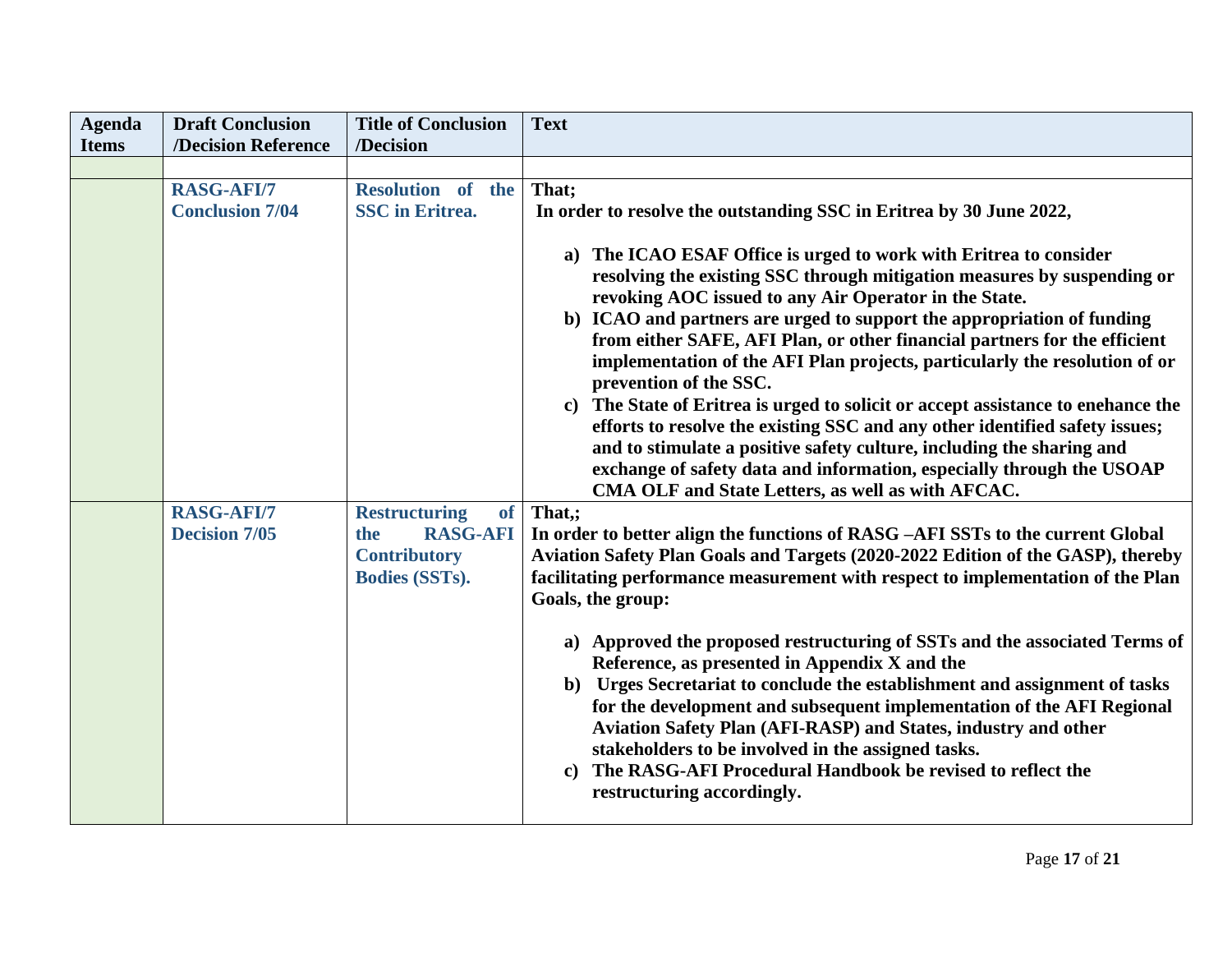| <b>Agenda</b> | <b>Draft Conclusion</b>                                                    | <b>Title of Conclusion</b>          | <b>Text</b>                                                                        |
|---------------|----------------------------------------------------------------------------|-------------------------------------|------------------------------------------------------------------------------------|
| <b>Items</b>  | /Decision Reference                                                        | /Decision                           |                                                                                    |
|               | <b>RASG-AFI/7</b>                                                          | <b>Restructuring</b><br><b>of</b>   | That;                                                                              |
|               | <b>Conclusion 7/06</b>                                                     | <b>RASG-AFI</b><br>the              | In order to better align the functions of RASG-AFI SSTs to the current Global      |
|               |                                                                            | <b>Contributory</b>                 | Aviation Safety Plan Goals and Targets (2020-2022 Edition of the GASP), thereby    |
|               |                                                                            | <b>Bodies (SSTs).</b>               | facilitating performance measurement with respect to implementation of the Plan    |
|               |                                                                            |                                     | <b>Goals, the Group:</b>                                                           |
|               |                                                                            |                                     | Stakeholders (States, AFCAC, RSOOs, Airlines, Airports operators, ANSPs, )         |
|               |                                                                            |                                     | to actively participate in the functions and activities of the SSTs, especially in |
|               |                                                                            |                                     | terms of providing required resources.                                             |
|               | <b>RASG-AFI/7</b>                                                          | <b>Revision</b><br><b>of</b><br>the | That:                                                                              |
|               | <b>Conclusion 7/07</b>                                                     | Abuja<br><b>Safety</b>              | In order to ensure consistency between the GASP and the Abuja Safety               |
|               |                                                                            | <b>Targets.</b>                     | Targets, AFCAC, in collaboration with ICAO and other key stakeholders,             |
|               |                                                                            |                                     | revises the Abuja Safety Targets by 31 March 2022 and ensure that they are         |
|               |                                                                            |                                     | in harmony with the goals, targets and indicators specified in the current         |
|               |                                                                            |                                     | edition of the Global Aviation Safety Plan (GASP).                                 |
|               | <b>RASG-AFI/7</b>                                                          | Establishment of a                  | That;                                                                              |
|               | <b>Conclusion 7/08</b>                                                     | <b>Performance</b>                  | In order to enhance the reporting of the status of the implementation, AFCAC       |
|               |                                                                            | Dashboard.                          | hastens the process of establishing a Performance Dashboard by 31 March            |
|               |                                                                            |                                     | 2022, for reporting and monitoring the status of implementation of the Abuja       |
|               |                                                                            |                                     | <b>Safety and Air Navigation Targets.</b>                                          |
|               | <b>RASG-AFI/7</b>                                                          | <b>of</b><br><b>Development</b>     | That,                                                                              |
|               | <b>Conclusion 7/09</b>                                                     | safety<br>remote                    |                                                                                    |
|               |                                                                            | oversight                           | To explore alternative methods to ensure continuous compliance with regulatory     |
|               |                                                                            | mechanism                           | requirements:                                                                      |
|               |                                                                            |                                     | a) AFI States establish a formal mechanism for the conduct of effective and        |
|               |                                                                            |                                     | efficient remote safety oversight activities and consequently, amend their         |
|               |                                                                            |                                     | Inspector's Handbooks to include related procedures and processes; and             |
|               |                                                                            |                                     | b) States ensure that appropriate training is provided to personnel involved in    |
|               |                                                                            |                                     | remote safety oversight activities.                                                |
|               | <b>Agenda Item 3 - Reports on RASG-AFI Activities</b><br><b>RASG-AFI/7</b> | <b>RASG-AFI</b>                     | That;                                                                              |
|               |                                                                            |                                     |                                                                                    |
|               | <b>Conclusion 7/10</b>                                                     | <b>Projects</b><br>and              | For the effective and efficient implementation of the RASG-AFI activities,         |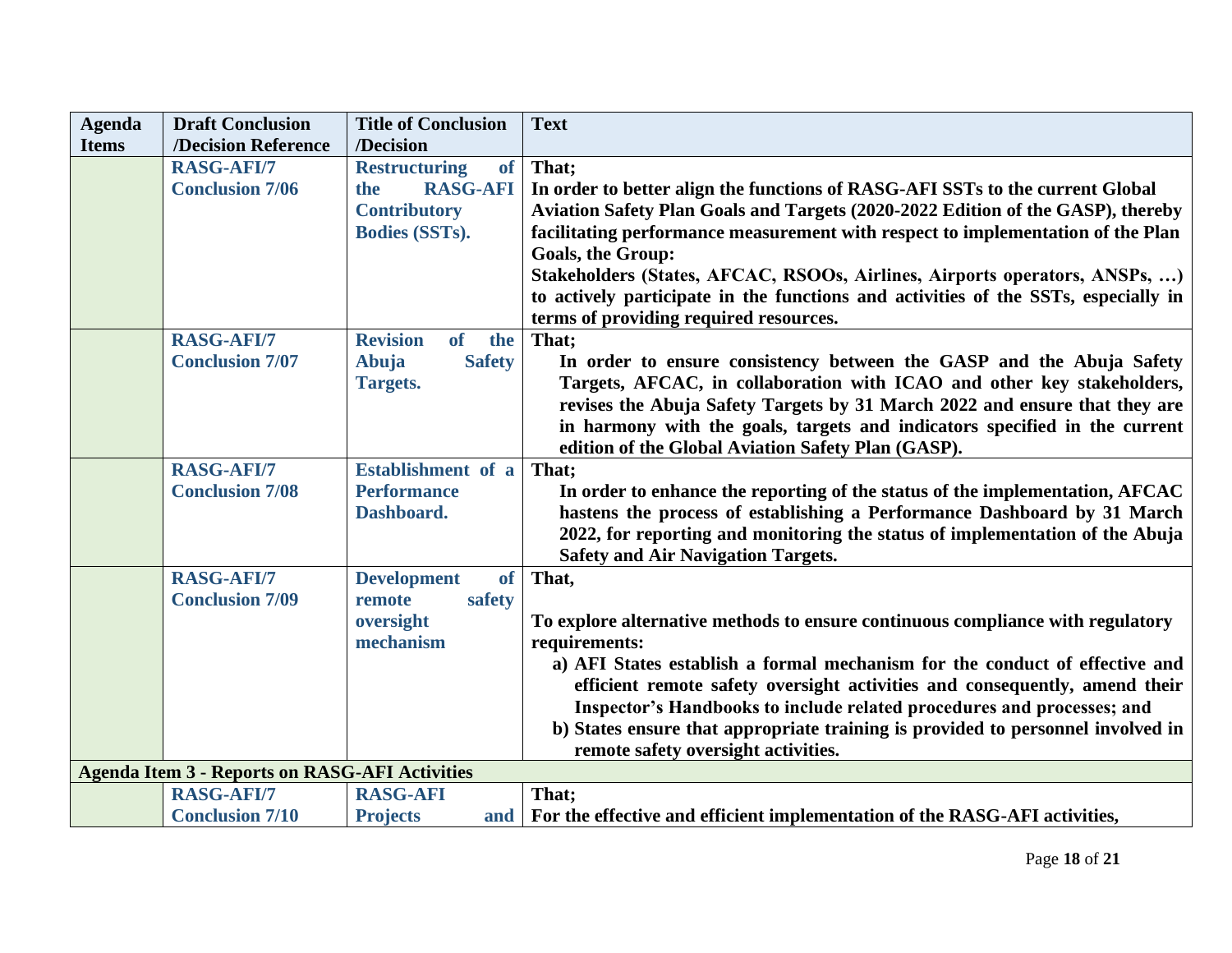| <b>Agenda</b> | <b>Draft Conclusion</b>                     | <b>Title of Conclusion</b>                                                                                  | <b>Text</b>                                                                                                                                                                                                                                                                                                                                                                                                                                                                                                                                                                                                                                                                                                                                      |
|---------------|---------------------------------------------|-------------------------------------------------------------------------------------------------------------|--------------------------------------------------------------------------------------------------------------------------------------------------------------------------------------------------------------------------------------------------------------------------------------------------------------------------------------------------------------------------------------------------------------------------------------------------------------------------------------------------------------------------------------------------------------------------------------------------------------------------------------------------------------------------------------------------------------------------------------------------|
| <b>Items</b>  | /Decision Reference                         | /Decision                                                                                                   |                                                                                                                                                                                                                                                                                                                                                                                                                                                                                                                                                                                                                                                                                                                                                  |
|               |                                             | <b>Critical Activities</b>                                                                                  | projects and critical activities:<br>a) States are encouraged to promote and enhance the sharing and exchange<br>of safety data and information; and<br>b) Partners are encouraged to maintain and to the extent possible increase<br>support and assistance for the implementation of RASG-AFI projects and<br>activities, with priority on the resolution of the SSC in Eritrea;                                                                                                                                                                                                                                                                                                                                                               |
|               | <b>RASG-AFI/7</b>                           | <b>AFI Plan State</b>                                                                                       | That;                                                                                                                                                                                                                                                                                                                                                                                                                                                                                                                                                                                                                                                                                                                                            |
|               | <b>Conclusion 7/11</b>                      | <b>Safety Programme</b><br>(SSP) project                                                                    | To assist States establish, implement and maintain effective State Safety<br>Programmes (SSPs), AFI Plan, in collaboration with ICAO, States and other<br>partners, including AFCAC, RSOOs, RAIOs, international<br>relevant<br>organizations and Industry as well as the SSP Peer review mechanism, provide<br>assistance, including:<br>a. promoting the effective implementation of the provisions contained in<br><b>Annex 19 — Safety Management:</b><br>b. supporting States to conduct SSP Gap Analysis and to define and<br>implement SSP implementation plans;<br>c. supporting States to complete and update PQ self-assessment, including<br>SSP-related PQs, and CAPs as appropriate, with special emphasis on SSP<br>foundation POs |
|               | <b>RASG-AFI/7</b><br><b>Conclusion 7/12</b> | <b>ICAO</b> integrated<br><b>Safety Trend</b><br><b>Analysis and</b><br><b>Reporting System</b><br>(iSTARS) | That;<br>To provide States with reliable safety data and information, ICAO should update<br>and validate the information and tools on the iSTARS application.                                                                                                                                                                                                                                                                                                                                                                                                                                                                                                                                                                                    |
|               | RASG-AFI/7<br><b>Conclusion 7/13</b>        | <b>Certification of</b><br><b>International</b><br><b>Aerodromes</b> by<br><b>RASG-AFI States.</b>          | That:<br>States and their aerodrome operators to expedite the certification of the<br>aerodromes used for international operations.                                                                                                                                                                                                                                                                                                                                                                                                                                                                                                                                                                                                              |
|               |                                             |                                                                                                             |                                                                                                                                                                                                                                                                                                                                                                                                                                                                                                                                                                                                                                                                                                                                                  |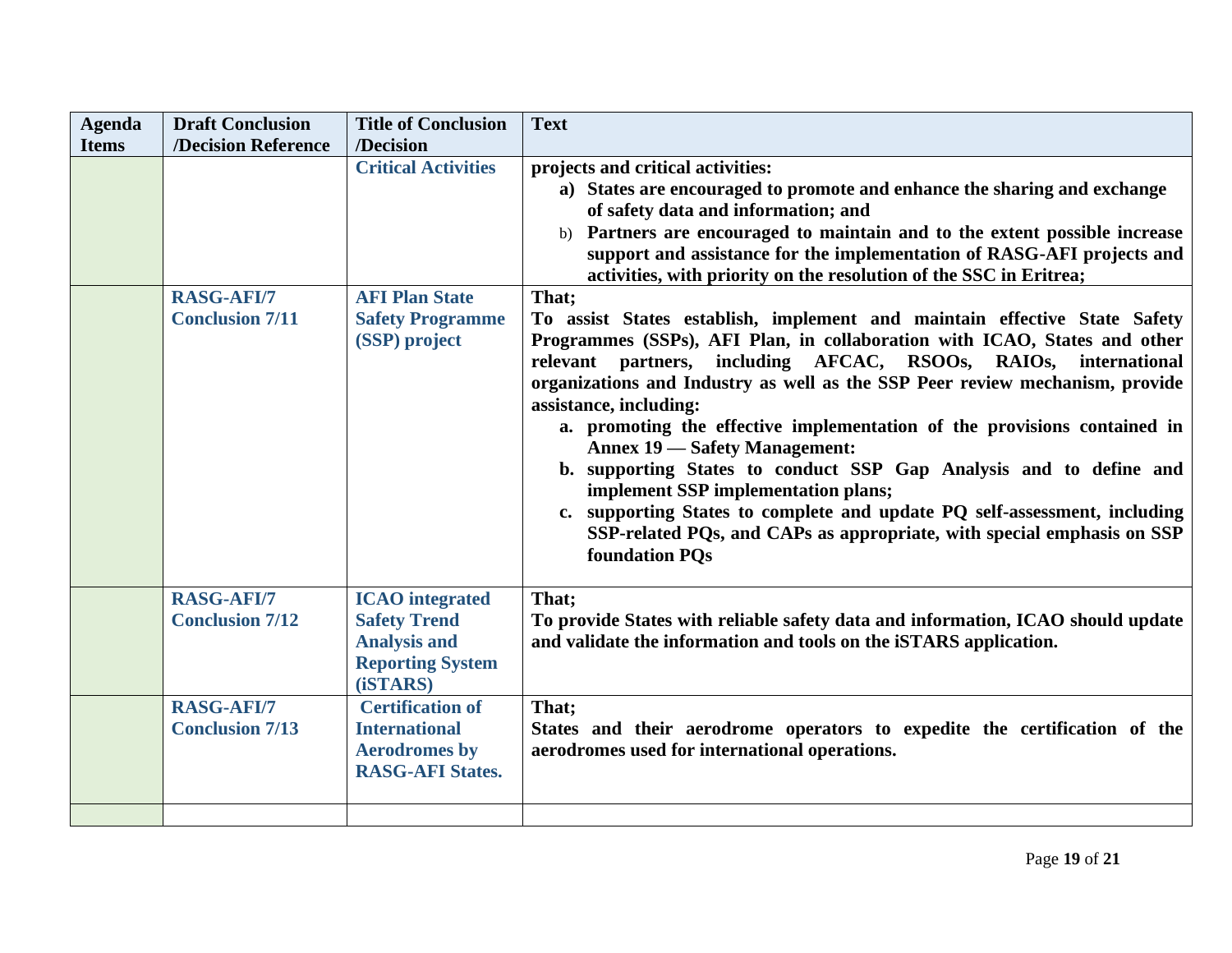| <b>Agenda</b>                                                                                   | <b>Draft Conclusion</b>                                                   | <b>Title of Conclusion</b>                                                                | <b>Text</b>                                                                                                                                                                                                                                                               |  |  |  |  |
|-------------------------------------------------------------------------------------------------|---------------------------------------------------------------------------|-------------------------------------------------------------------------------------------|---------------------------------------------------------------------------------------------------------------------------------------------------------------------------------------------------------------------------------------------------------------------------|--|--|--|--|
| <b>Items</b>                                                                                    | /Decision Reference                                                       | /Decision                                                                                 |                                                                                                                                                                                                                                                                           |  |  |  |  |
|                                                                                                 |                                                                           |                                                                                           | Agenda Item 4 - ICAO "No Country Left Behind (NCLB)" Initiative implementation                                                                                                                                                                                            |  |  |  |  |
|                                                                                                 |                                                                           |                                                                                           |                                                                                                                                                                                                                                                                           |  |  |  |  |
|                                                                                                 | Agenda Item 4 – Update on the USOAP-CMA 2020 Protocol Questionnaire       |                                                                                           |                                                                                                                                                                                                                                                                           |  |  |  |  |
|                                                                                                 | RASG-AFI/7;<br><b>Conclusion 7/14</b>                                     | <b>Release of USOAP-</b><br><b>CMA Protocol</b><br>Questionnaire -<br><b>2020 Edition</b> | That,<br>In order to address the evolution of the USOAP CMA toward the continuing<br>assessment of the effectiveness and sustainability of States' safety oversight<br>systems, States to review and update their information on the USOAP-CMA<br>online framework (OLF). |  |  |  |  |
|                                                                                                 | <b>Building Back Better a Sustainable and Resilient Aviation Recovery</b> |                                                                                           | Agenda Item 4 – Initiatives by States, Regional Organizations, Industry and Partners, especially under the context of COVID-19 on                                                                                                                                         |  |  |  |  |
|                                                                                                 | RASG-AFI/7                                                                | Initiatives on the                                                                        | That;                                                                                                                                                                                                                                                                     |  |  |  |  |
|                                                                                                 | <b>Conclusion 7/15</b>                                                    | <b>Establishment and</b>                                                                  | In order to foster the implementation and compliance with the aeromedical                                                                                                                                                                                                 |  |  |  |  |
|                                                                                                 |                                                                           | <b>Operationalization</b>                                                                 | standards and related guidance material,                                                                                                                                                                                                                                  |  |  |  |  |
|                                                                                                 |                                                                           | of Centre for                                                                             | a. States and RSOOs are encouraged to strategize and develop programmes                                                                                                                                                                                                   |  |  |  |  |
|                                                                                                 |                                                                           | <b>Aviation Medicine</b>                                                                  | aimed at capacity and capability building in the field of aviation medicine,                                                                                                                                                                                              |  |  |  |  |
|                                                                                                 |                                                                           | in the AFI Region                                                                         | including aviation medical assessors and designated medical examiners to                                                                                                                                                                                                  |  |  |  |  |
|                                                                                                 |                                                                           |                                                                                           | meet the fitness to fly and air traffic management operations demands;<br>b. States and stakeholders are encouraged to use the EAC CASSOA Center for                                                                                                                      |  |  |  |  |
|                                                                                                 |                                                                           |                                                                                           | Aviation Medicine (CAM) for the medical assessments of aviation personnel,<br>assistance in aviation medicine matter, training in UPRT for pilots and<br><b>CAPSCA</b> implementation.                                                                                    |  |  |  |  |
| Agenda Item 4 - Establishment and operationalization of the Centre for Aviation Medicine        |                                                                           |                                                                                           |                                                                                                                                                                                                                                                                           |  |  |  |  |
|                                                                                                 |                                                                           |                                                                                           |                                                                                                                                                                                                                                                                           |  |  |  |  |
|                                                                                                 |                                                                           |                                                                                           | Agenda Item 4 – Implementation of CART health and related recommendations in the AFI Region                                                                                                                                                                               |  |  |  |  |
|                                                                                                 |                                                                           |                                                                                           |                                                                                                                                                                                                                                                                           |  |  |  |  |
| Agenda Item 5 - Review of the Future Work Programme of the RASG-AFI and its contributory Bodies |                                                                           |                                                                                           |                                                                                                                                                                                                                                                                           |  |  |  |  |